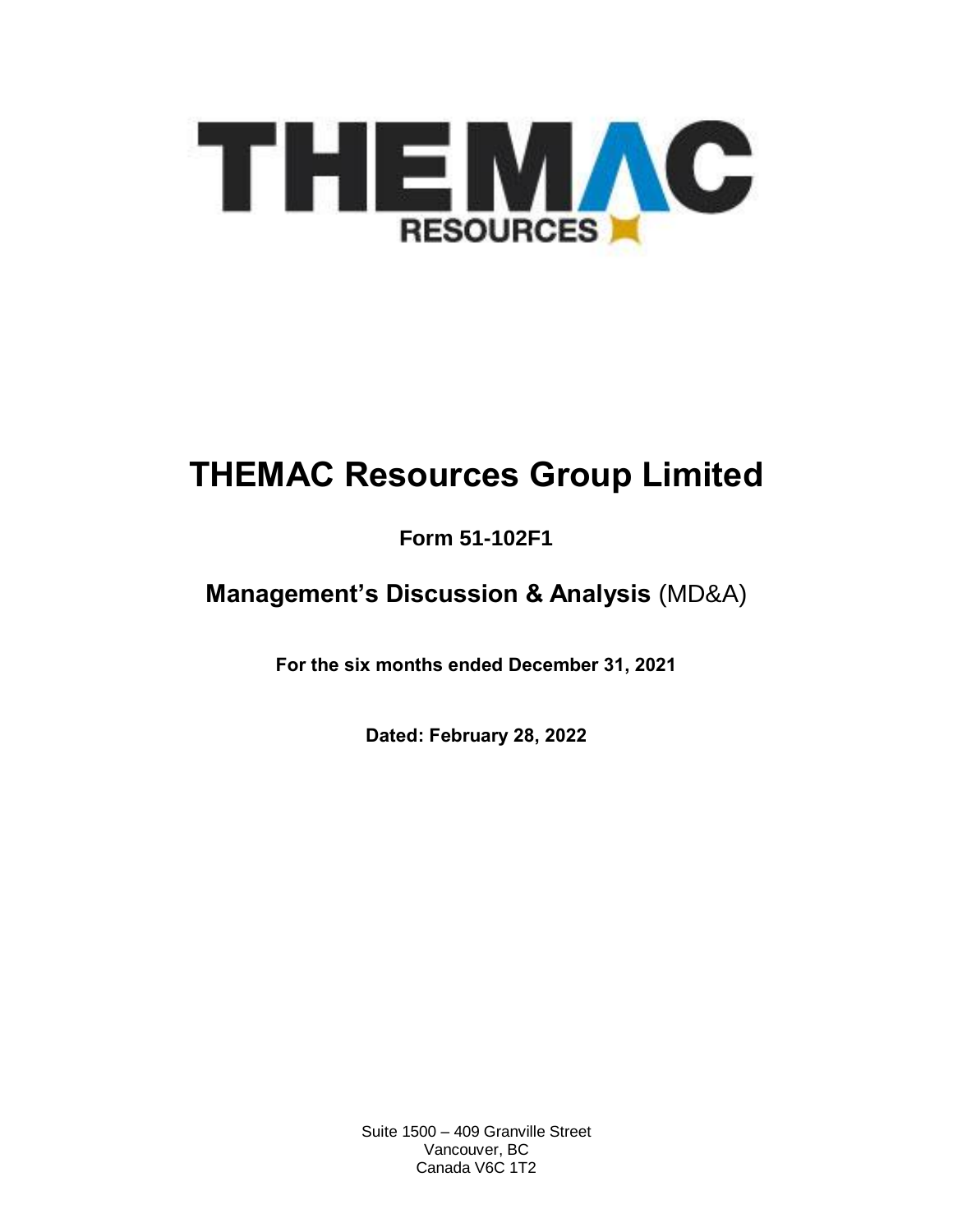This report covers financial and technical information related to the six months ended December 31, 2021, and other relevant information available up to the date of this report. This report should be read in conjunction with the unaudited condensed consolidated interim financial statements for the six months ended December 31, 2021, and the audited consolidated financial statements for the year ended June 30, 2021 and the related notes.

Financial results are prepared in accordance with International Financial Reporting Standards ("IFRS"). All amounts are stated in Canadian dollars unless otherwise indicated.

Additional information related to THEMAC Resources Group Limited ("THEMAC" or the "Company") is available for view on the Company's website at [www.themacresourcesgroup.com](http://www.themacresourcesgroup.com/) and under the Company's profile on SEDAR at [www.sedar.com.](http://www.sedar.com/)

# **Cautionary Note on Forward-Looking Statements**

When used in this document, words such as 'estimate', 'expect', 'anticipate', 'believe', and similar expressions are intended to identify forward-looking statements. Such statements are used to describe management's future plans, objects, and goals for the Company, and, therefore, involve inherent risks and uncertainties.

Shareholders and prospective investors should be aware that the forward-looking statements are subject to known and unknown risks, uncertainties, and other factors that could cause actual results to differ materially from those suggested by the forward-looking statements. Readers are cautioned not to place undue reliance on forward-looking information. By its nature, forwardlooking information involves numerous assumptions, inherent risk, and uncertainties, both general and specific, which contribute to the possibility that the predictions, forecasts, projections, and various future events will not occur. The Company undertakes no obligation to update publicly or otherwise revise any forward-looking information whether as a result of new information, future events, or such factors which affect this information, except as required by law.

# **Description of business and project update**

The Company was incorporated on February 24, 1997, under the Business Corporations Act (Yukon), Canada. The Company is in the business of developing its Copper Flat Mine in New Mexico ("Copper Flat" or the "Mine") through its subsidiary New Mexico Copper Corporation ("NMCC").

The Company is a reporting issuer in the provinces of British Columbia and Alberta, Canada, and trades its shares on the TSX Venture Exchange ("TSX-V") under the symbol MAC.

# **COVID-19 Response**

The ongoing COVID-19 global pandemic continues to adversely affect business and the global economy. The Company remains committed to the safety and health of its employees, their families and their communities, and the Company continues actions to comply with public health orders and recommended best practices.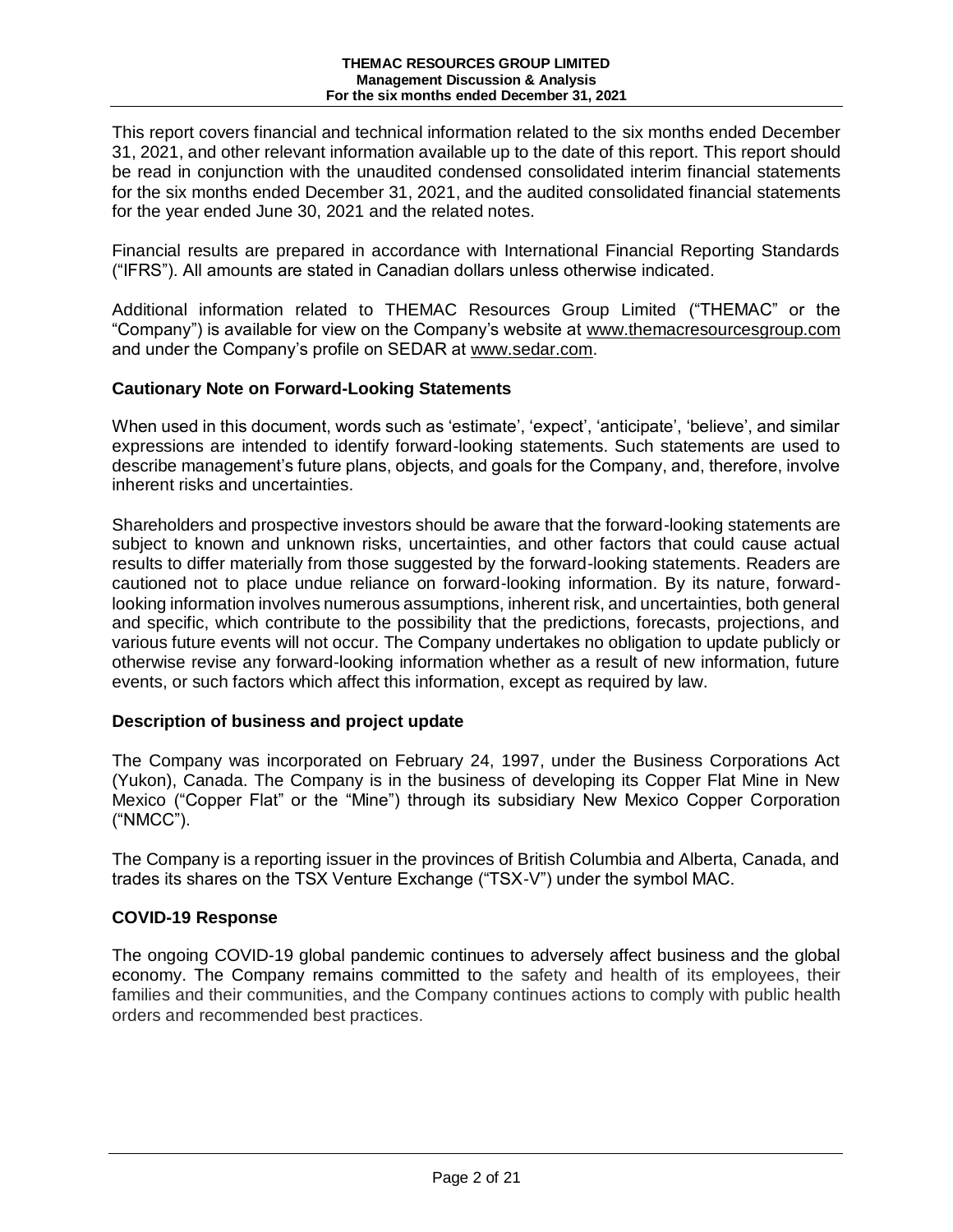# **About the Copper Flat Mine**

Substantially all the Company's business efforts since the acquisition of Copper Flat have been focused on geologic and engineering studies, securing water rights, and permitting the Mine with a view to bringing it to commercial production.

Copper Flat is a former producing polymetallic (copper, gold, and silver) mine located in the Hillsboro Mining District of Sierra County, New Mexico. The mine property is located approximately 150 miles (242 kilometers (km)) south of Albuquerque, New Mexico, and 20 miles (32 km) southwest of Truth or Consequences, New Mexico. The mine property consists of 28 patented lode mining claims, 4 patented placer mining claims, 202 unpatented lode mining claims, 41 unpatented placer mining claims, 9 unpatented mill sites, and 16 fee land parcels in contiguous and non-contiguous land parcels and claim blocks. The surface area of the Company's contiguous and non-contiguous land parcels and mining claims at Copper Flat totals approximately 5,076 acres (1,918 hectares) and the Company controls 100% of the property located within the approximate 2,054 acre (886 hectare) mine area. The project site is characterized as a "brownfields" site as numerous roads, power lines, placer and concentrator tailings, and other surface infrastructure dating from prior mine operations exist on the property.

The Copper Flat deposit is a polymetallic porphyry deposit containing copper, molybdenum, gold, and silver. The mineral grade and recovery have been demonstrated by historic production and metallurgical test work, and through additional assays obtained from the Company's exploration drilling programs. Existing project infrastructure in place at Copper Flat includes a pre-stripped open pit, power lines, water supply well field and freshwater pipeline, access roads, diversion channels, site grading, building foundations, and a tailings storage facility that is planned for replacement. Regional infrastructure in the area surrounding Copper Flat includes interstate and state highways, rail lines, power and communication lines, and several communities. For more information, visit [www.themacresourcesgroup.com.](http://www.themacresourcesgroup.com/)

Quintana Minerals Corporation ("Quintana") operated the Mine during the first half of 1982, ending in June 1982 when operations were curtailed due to falling copper prices. During this period, Quintana mined and processed 1.48 million short tons (Mst) of ore to yield 7.4 million pounds ("Mlbs") of copper, 2,301 ounces ("Oz") of gold, and 55,966 Oz of silver. A salable molybdenum product was planned but a molybdenum production circuit was not constructed due to Quintana's short operating period.

The Company carried out exploration activities at Copper Flat from 2009 to 2012 to confirm, characterize, and expand the known extent of the Copper Flat mineralization. NMCC's exploration program included drilling, geologic mapping, geophysical surveys, sampling for mineral content, metallurgical testing, geochemical characterization, geotechnical analysis, and re-assay of samples from prior exploration programs. During this period, the Company completed 47,500 feet of drilling in 48 drill holes. The Company has not performed further exploration activities at Copper Flat after conclusion of the 2012 exploration program.

The Company completed a Feasibility Study in 2013, for restarting the Mine (the "Study").The Study, prepared by M3 Engineering and Technology Corporation ("M3") with input from Independent Mining Consultants and Golder Associates, is summarized in a Canadian Securities Administrators National Instrument 43-101 ("NI 43-101") compliant technical report titled "Copper Flat Project – Form 43-101 Technical Report Feasibility Study", which was issued on November 21, 2013, and is available at [www.sedar.com](http://www.sedar.com/) (SEDAR). The Company issued an updated NI 43- 101 compliant technical report on April 9, 2020, to update the project economics and project status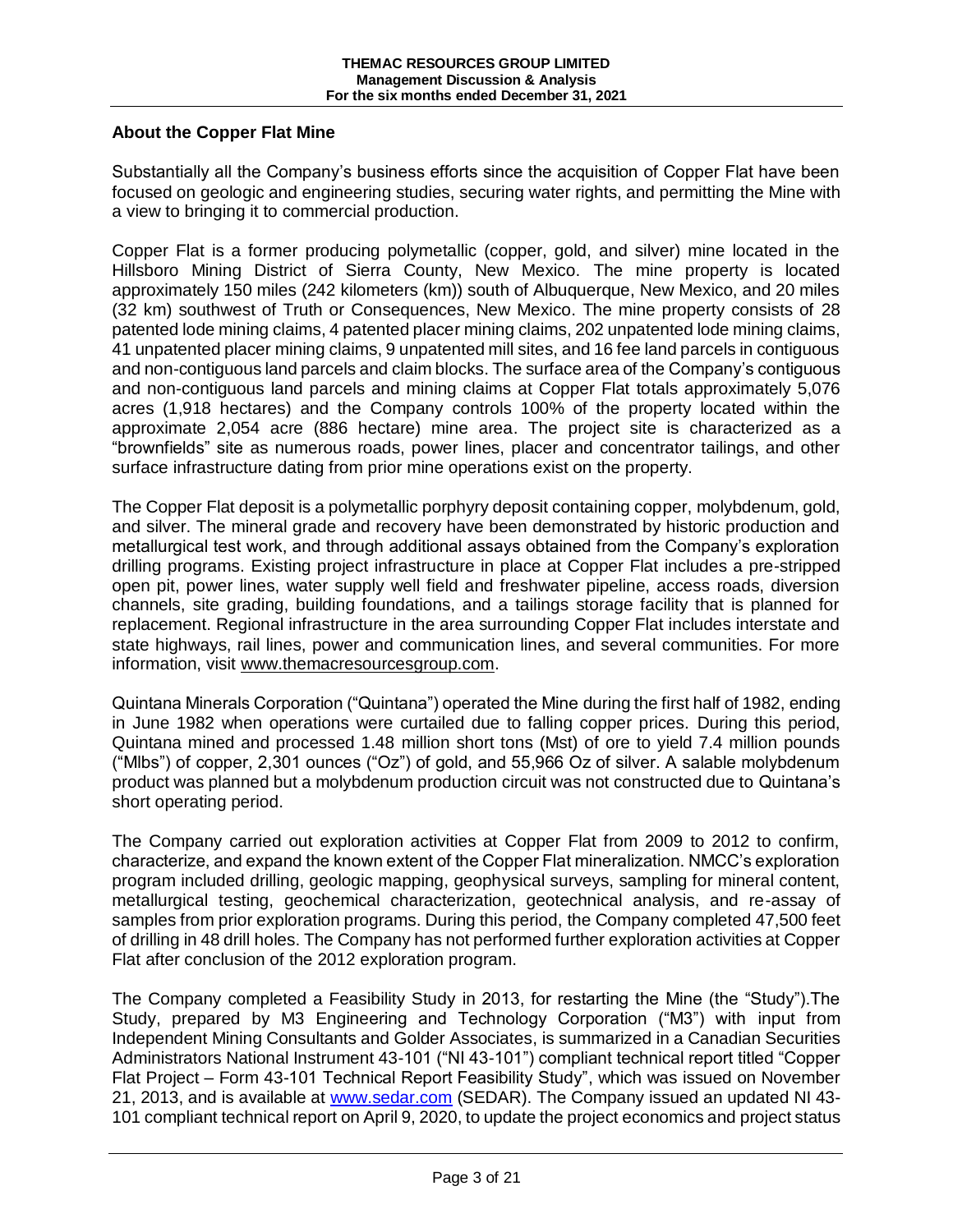(the "Updated Study"). The 2020 report, titled "Copper Flat Project, Form NI 43-101F1 Technical Report Project Feasibility Study Update" is posted on SEDAR.

The Updated Study includes financial analysis on two metal price scenarios: 1) The base case using a long-term copper price of \$3.25/lb; and 2) a price upside case using a long-term copper price of \$3.60/lb. All other metal prices are held constant between the two scenarios.

The financial return table below is after tax, unlevered and with no escalation in commodity prices.

|                   | $NPV@0\%$<br>(US\$000) | NPV@8%<br>(US\$000) | <b>IRR</b><br>$(\% )$ | Payback<br>(Years) |
|-------------------|------------------------|---------------------|-----------------------|--------------------|
| Base Case         | \$545,000              | \$235,000           | 20.8                  | 3.3                |
| Upside Price Case | \$711,000              | \$338,000           | 25.6                  | 2.9                |

Base Case: Copper \$3.25/lb, Moly \$10.50/lb, Gold \$1,300/oz; Silver \$16.00/oz Upside Sensitivity: Copper \$3.60/lb, Moly \$10.50/lb, Gold \$1,300/oz; Silver \$16.00/oz

With the Updated Study completed, the Company is satisfied Copper Flat continues to demonstrate robust economics which support ongoing advancement of the permitting and development processes.

The Company has identified the following principal steps needed to bring the Copper Flat Mine into commercial production:

Secure Additional Water Rights Receive Federal Approvals: EIS; Plan of Operations Approval; CWA 404 (list complete subject to conclusion of financial assurance for reclamation and closure) Receive State Permits: Air Quality; Groundwater Discharge; Mining; Tailings Dam (Air Quality and Groundwater Discharge Permits complete) Complete Detail Engineering Hire a Work Force Construct Facilities Commence Operations Achieve Commercial Production

During the six months ended December 31, 2021, the Company continued to focus efforts on securing a sufficient water supply along with Federal and State approvals to construct, operate, and reclaim the Copper Flat Mine.

# **Water**

Water resources are carefully managed and controlled in the Western United States; in New Mexico, the appropriation of water rights is managed by the New Mexico Office of the State Engineer ("NMOSE").

The Company's hydrogeology consultants have prepared a detailed groundwater model to determine how pumping from the Company's wells might affect the local groundwater table and the Rio Grande over time (the "Hydrogeologic Model"). The Hydrogeologic Model has been reviewed by NMOSE hydrologists and Agency comments have been incorporated into the Hydrogeologic Model. Effects on the level of water in neighboring wells, which is not the same as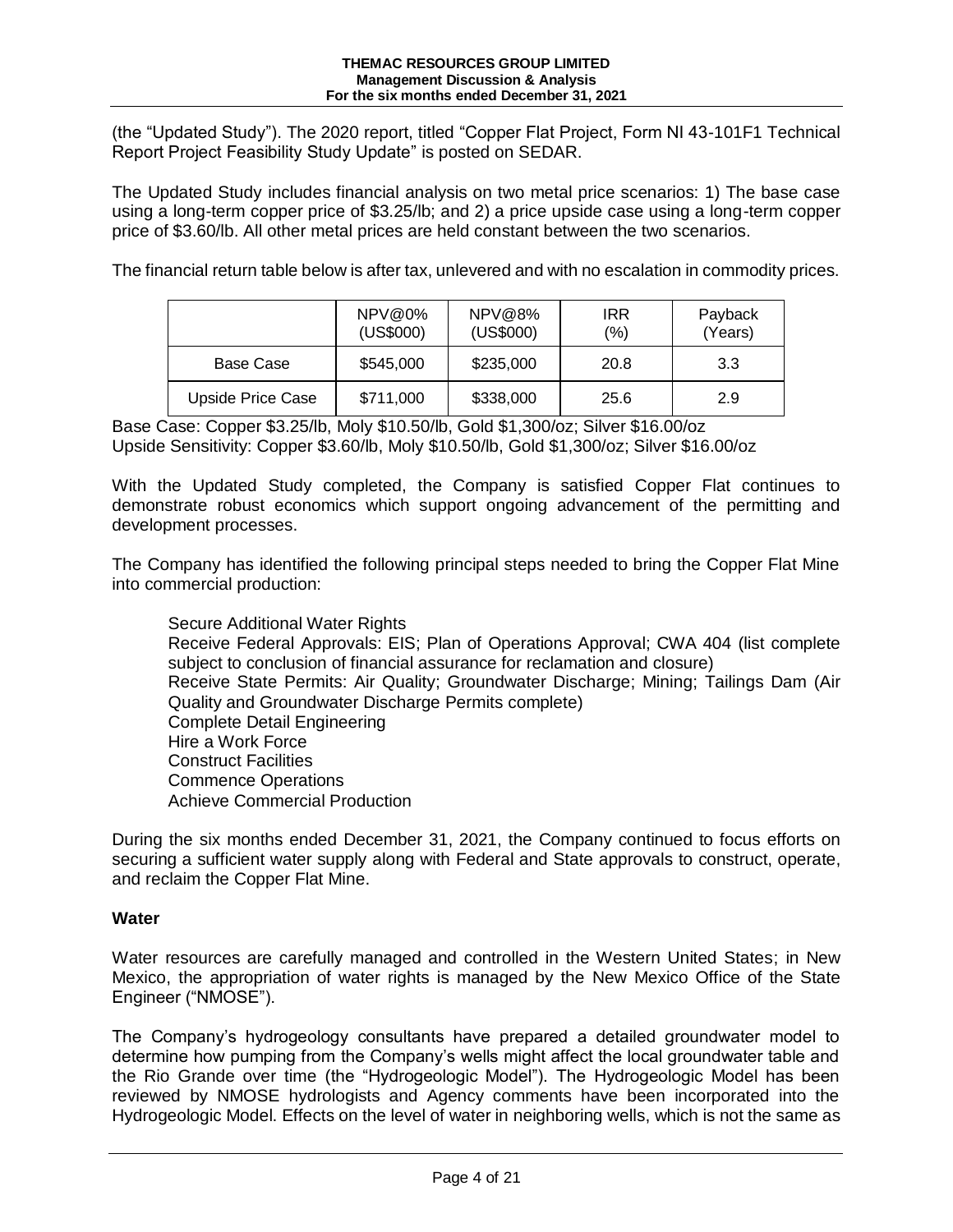impairment, have also been projected by the Hydrogeologic Model. Neither the Hydrogeologic Model nor evidence given during the 2016 water rights adjudication hearing indicate any material injury to any other well will occur because of the planned pumping of the Company's water wells. Furthermore, the Company committed in the EIS process to ensure that any well user with demonstrated well impairment will be provided with an alternative water supply at no cost; whether through well deepening (at the cost of the Company) or other appropriate measures.

In 2009 and 2010, the Company entered into purchase and option agreements to acquire approximately 7,480 AF of vested and declared (inchoate) water rights for use at the Copper Flat Mine. In August 2018, the Company made the final payment to exercise its option to acquire water rights under the water rights purchase and option agreements, which provided the Company with full title to the vested and inchoate water rights.

In 2017, the State of New Mexico Third District Court ruled that inchoate water rights controlled by the Company were invalid and extinguished as the result of non-use and the failure to pursue a continuous plan of development by prior owners of the water rights; leaving the Company with approximately 862 acre feet of vested water rights, a water element of 34 acre feet associated with the existing open pit, and a stock right in one well. The Company filed an appeal of this decision in March 2018. At the same time, parties opposing the Company's water rights filed cross appeals protesting the Court recognized water rights. The State Court of Appeals, in a ruling issued in September 2021, affirmed part of the lower court's rulings on the vested and inchoate water rights and reversed other determinations, remanding them to the lower court for reconsideration. The Company and other parties to this ruling have elected to not pursue further appeal the State Court of Appeals decision. Court proceedings regarding the Court of Appeals Mandate for Reconsideration are in progress.

Company actions to supplement the vested water rights include acquiring a lease from the Jicarilla Nation to release 3,000 AF of water per annum into the Rio Grande for use in offsetting groundwater pumping effects projected to reach the Rio Grande. The Jicarilla lease has been authorized and approved by the United States Department of Interior and the United States Bureau of Reclamation, however approval from the State is required before the plan may be implemented.

In April 2019, an agreement to lease 2,400 AF of existing water right for use at the Copper Flat Mine was executed. The water is currently permitted in the Lower Rio Grande ("LRG") Basin for multiple purposes, including commercial and industrial use. An application to NMOSE to change the point of diversion to the Copper Flat production wells and the place and purpose of use to the Copper Flat Mine was filed in August 2019. The application has been protested to the NMOSE Administrative Litigation Unit. A NMOSE hearing on the application is scheduled for September 2022.

The Company continues to review options for addressing appeals to existing applications and for securing additional water rights. The Company will continue to make appropriate and timely disclosures as developments occur.

# **Permitting**

Efforts to achieve federal and state approvals for the mine continued throughout the six months ended December 31, 2021.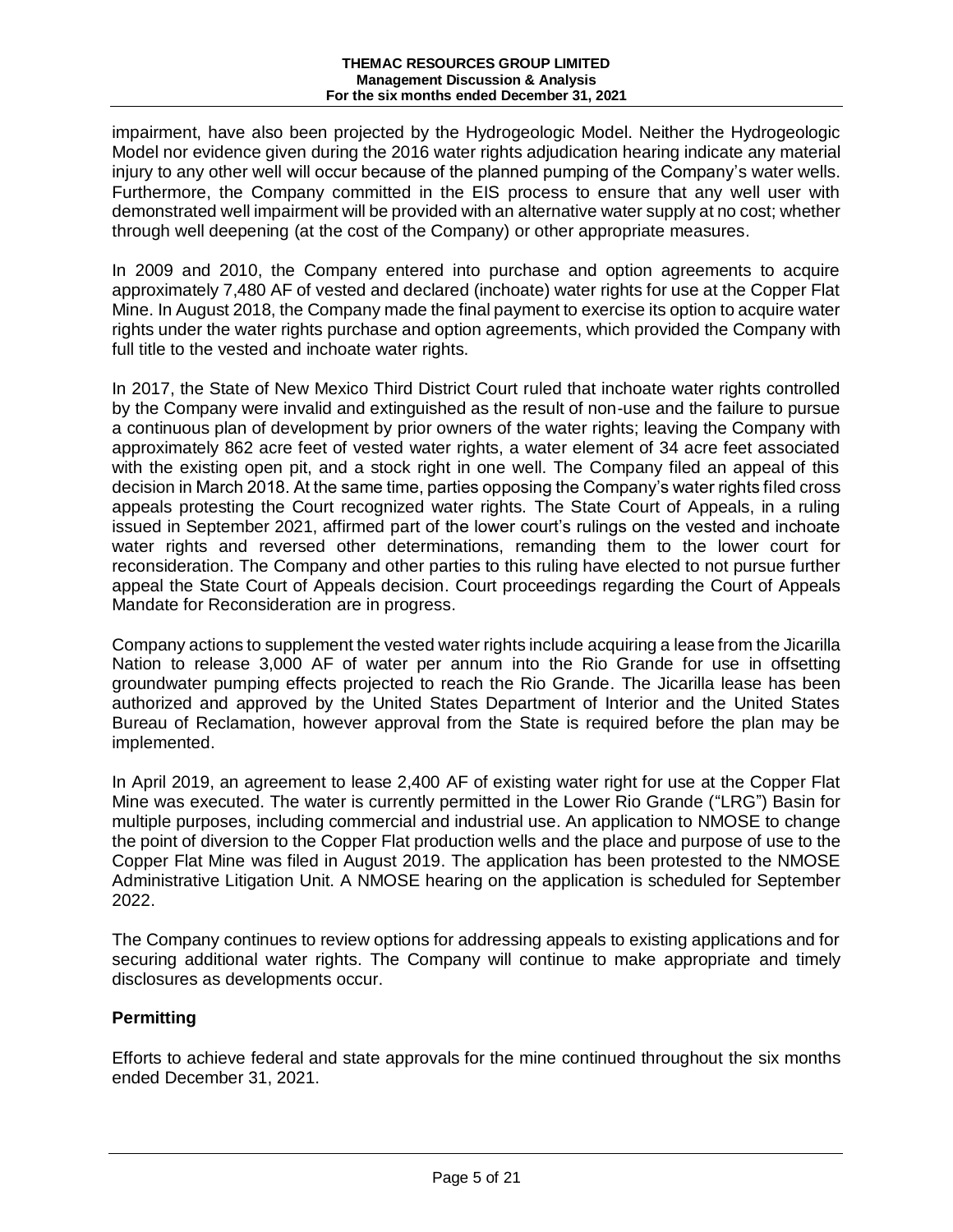The proposed operation has been evaluated by the Bureau of Land Management (BLM) through completion of a National Environmental Policy Act ("NEPA") compliant Environmental Impact Statement ("EIS"). The EIS was prepared by the BLM in consultation with several Cooperating Agencies that included the U.S. Fish and Wildlife Service ("USFWS"), the New Mexico Energy, Minerals, and Natural Resources Department, the New Mexico Environment Department, the New Mexico Department of Game and Fish, and the New Mexico Office of the State Engineer. The EIS also considered public comments received during the scoping effort as well as comments received on the Draft EIS. Consultation with USFWS resulted in a Biological Assessment and the USFWS Biological Opinion was signed in February 2019, which is an important component of the NEPA process.

BLM's issuance of the final Copper Flat Mine EIS ("FEIS") completed an extensive seven-year review. The FEIS identifies potential impacts on the physical, biological and social environment from all phases of the proposed project, including construction, mine operation and closure. The document identifies long-term, cumulative effects from this project and other activities in the region, while considering a reasonable range of alternatives that meet the Agency's legal mandates.

The BLM on August 22, 2019, issued a positive decision on the Copper Flat Mine FEIS. With this decision, the BLM formally approved the Alternative 2 Plan evaluated in the EIS. The BLM decision approves open pit mining and 30,000 tons per day mineral processing by sulfide flotation, which matches plans used for the Company's state permit applications. With the EIS, the BLM determined that implementation of the approved alternative along with Company commitments to environmental monitoring and protection measures will not cause unnecessary or undue degradation of public lands and the Agency has determined the decision is consistent with other applicable legal requirements. In announcing the decision, the BLM recognized that the Copper Flat Mine will enhance economic development by creating jobs and enabling community growth. The Copper Flat FEIS and Record of Decision ("ROD") are available for viewing at:

# [https://eplanning.blm.gov/epl-front-](https://eplanning.blm.gov/epl-front-office/eplanning/planAndProjectSite.do?methodName=dispatchToPatternPage¤tPageId=112703)

[office/eplanning/planAndProjectSite.do?methodName=dispatchToPatternPage&currentPageId=](https://eplanning.blm.gov/epl-front-office/eplanning/planAndProjectSite.do?methodName=dispatchToPatternPage¤tPageId=112703) [112703.](https://eplanning.blm.gov/epl-front-office/eplanning/planAndProjectSite.do?methodName=dispatchToPatternPage¤tPageId=112703)

In February 2020, the Company received notice from the U.S. Army Corps of Engineers ("Corps") that its plans for the Copper Flat Mine in Sierra County, NM, are authorized by Nationwide Permit 44 for Mining Activities as required by the Federal Water Pollution Control Act of 1972 (also known as the Clean Water Act). In addition to project designs, the Corps also considered impacts to threatened and endangered species and to historic properties before making its determination that the mine can proceed under Nationwide Permit 44.

The NMED Air Quality New Source Review Permit 0365-M3, issued to NMCC for the Copper Flat Mine in 2013, remains in effect.

The NMED Groundwater Discharge Permit DP-1840, issued to NMCC for the Copper Flat Mine in December 2018, remains in effect. The decision to issue Permit DP-1840 was administratively appealed by project opponents; arguments were heard by New Mexico's Water Quality Control Commission ("WQCC") in August 2019, followed by a unanimous decision from the WQCC to uphold the permit. The WQCC decision has been appealed to the NM Court of Appeals and on June 9, 2020, the Court assigned the case to the Court's General Calendar to begin the briefing process. Written briefs in this matter have been completed by all parties and oral arguments were presented by all parties to the judges panel on February 8.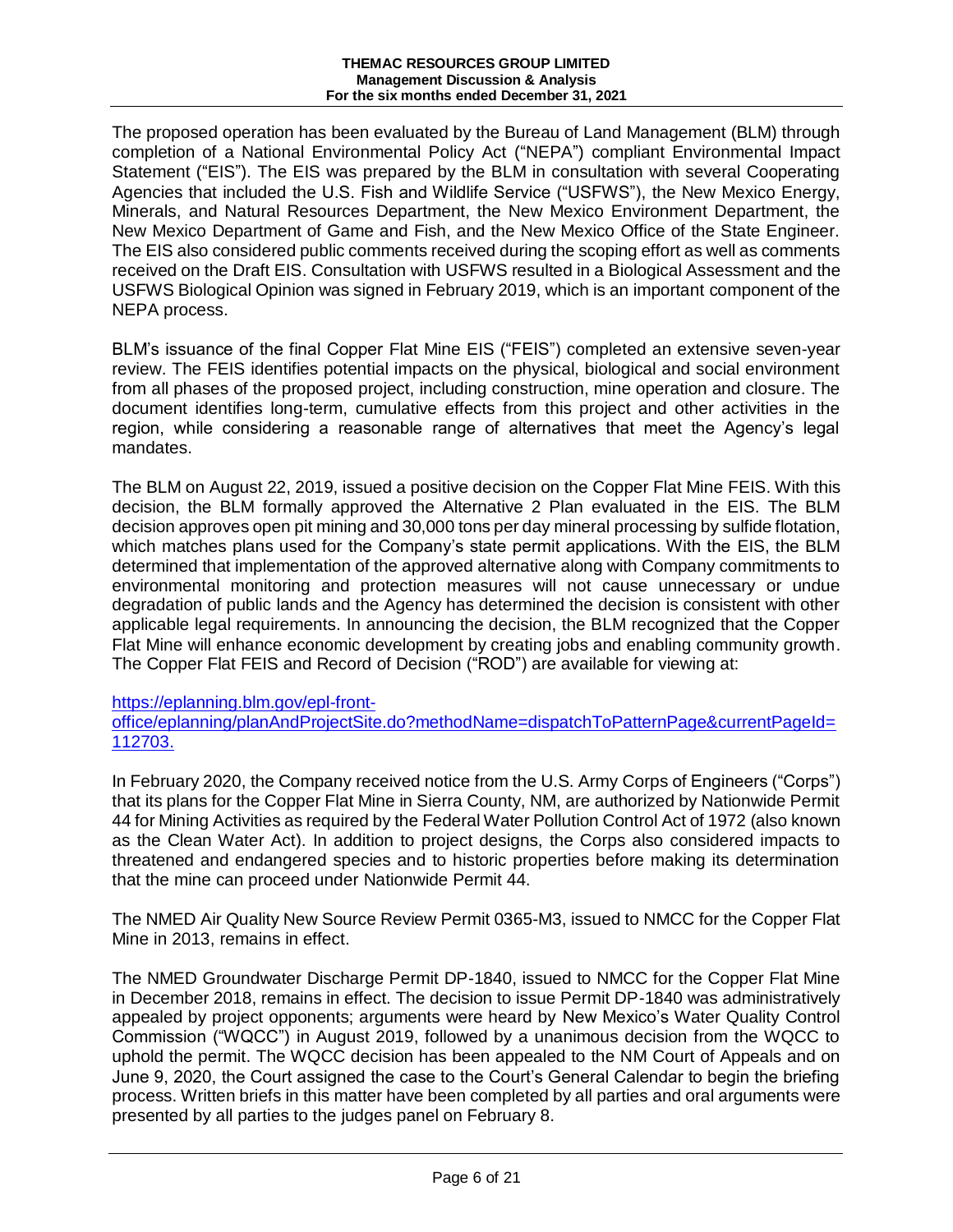Work to obtain a mining permit from the New Mexico Mining and Minerals Division (MMD) is ongoing. Although the Copper Flat project site is brownfields, the Copper Flat Mine is being permitted as a new mine under Part 6 of the New Mexico Mining Act Regulations. The NMCC permit application package, which includes construction, operation, reclamation and closure plans, has been submitted to MMD, was made the subject of an environmental evaluation approved by MMD, and was determined to be approvable by MMD in a July 13, 2018, letter to NMCC. NMCC is currently developing information to satisfy MMD's requirements for a permit, including holding sufficient water rights for the operation, reclamation, and offsetting of pumping effects on the river and finalization of an approved reclamation bond.

Other permits such as the OSE Dam Safety Permit for the mine's proposed Tailings Storage Facility and an EPA Multi-Sector General Permit for potential storm water discharges at the facility from the Environmental Protection Agency have been re-prioritized and will be addressed in the future once the Company's more immediate priorities are achieved.

# **External Relations**

The Company values positive working relationships with local community members and is taking steps to keep the local public informed of the facts regarding the proposed operation. The Company uses social media, attendance at local events, newspaper articles and op-eds, presentations to local service clubs and governing bodies, public outreach meetings, and tours of the mine site to leaders and interested parties. The City of Elephant Butte, the Village of Williamsburg, and the Sierra County Commission, all representing communities near the proposed mine, have passed resolutions of support for Copper Flat. NMCC maintains an active website and presence on social media platforms such as Facebook (with over 2,000 followers to date), and the Company provides updates through these channels as developments occur.

Company efforts to secure sufficient water for the mine's planned operations and obtain the operating permits continue to be subject to challenge from Project opponents. The Company will continue to make appropriate and timely disclosures to these matters as developments occur.

# **Metal Prices and Feasibility Financial Summary**

The economic update in 2020 of the Feasibility Study includes financial analysis on two metal price scenarios: 1) The base case using a long-term copper price of \$3.25/lb; and 2) a price upside case using a long-term copper price of \$3.60/lb. All other metal prices are held constant between the two scenarios.

| The financial return table below is after tax, unlevered and with no escalation in commodity prices. |  |  |  |
|------------------------------------------------------------------------------------------------------|--|--|--|
|                                                                                                      |  |  |  |

|                   | NPV@0%<br>(US\$000) | NPV@8%<br>(US\$000) | <b>IRR</b><br>$(\% )$ | Payback<br>(Years) |
|-------------------|---------------------|---------------------|-----------------------|--------------------|
| Base Case         | \$545,000           | \$235,000           | 20.8                  | 3.3                |
| Upside Price Case | \$711,000           | \$338,000           | 25.6                  | 2.9                |

Base Case: Copper \$3.25/lb, Moly \$10.50/lb, Gold \$1,300/oz; Silver \$16.00/oz Upside Sensitivity: Copper \$3.60/lb, Moly \$10.50/lb, Gold \$1,300/oz; Silver \$16.00/oz

In the Base Case financial model, approximately 79% of the payable metal value is attributable to copper, 11% to gold, 7% to molybdenum and 3% to silver.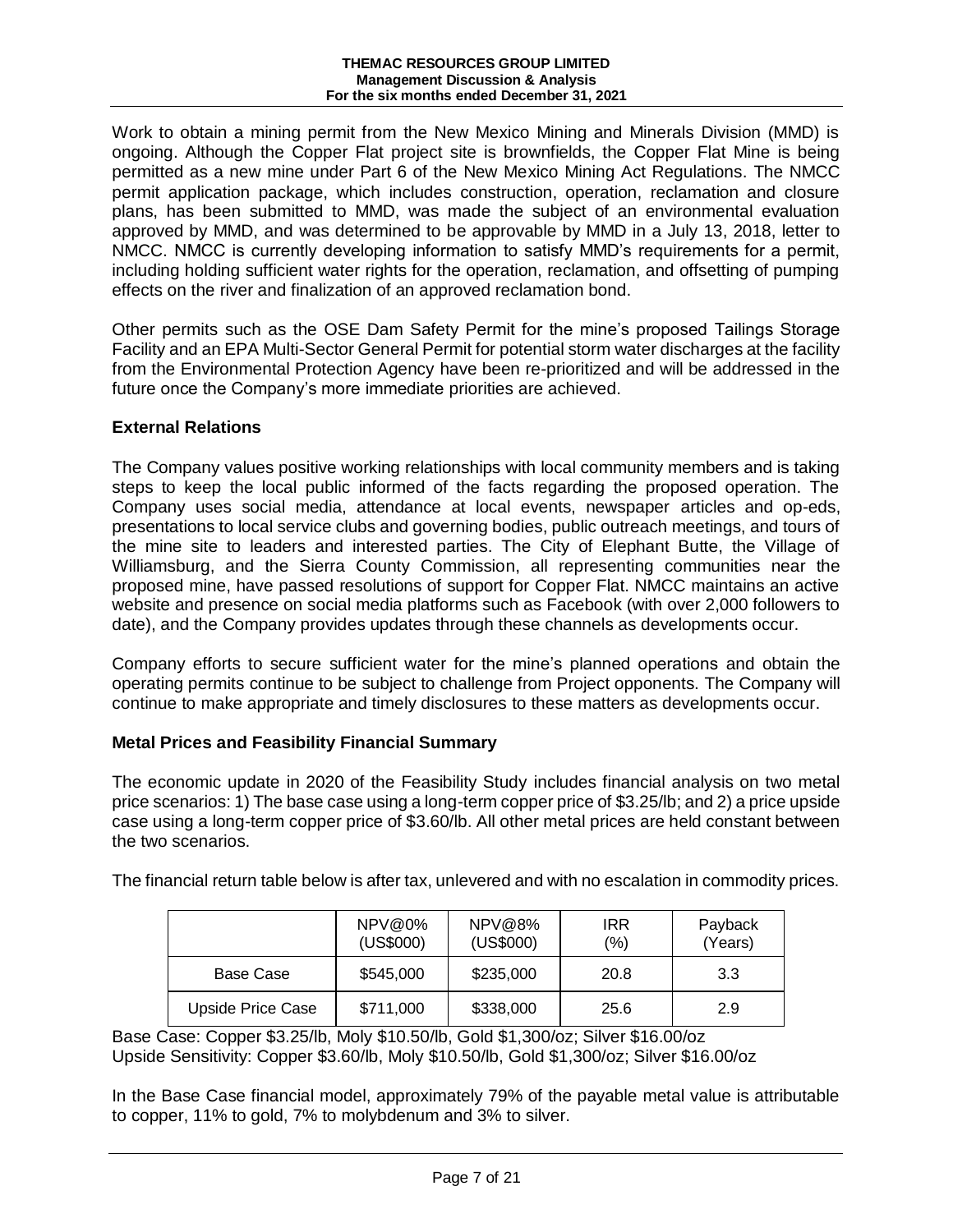Copper Flat is a past producing copper, gold, silver project with additional molybdenum resources, and project economics may be affected by fluctuations in the price of those commodities. The Company continues to monitor copper prices as the material commodity of the Copper Flat Project while it works through the permitting process. The Company has posted on SEDAR a NI 43-101 Technical Report on the 2013 Feasibility Study and a second NI 43-101 Technical Report to update project economics and report on current project status. Average prices of copper, gold, molybdenum and silver for the period from the publication of the Study will be provided on a goforward basis. The average monthly prices<sup>(1)</sup> for the current fiscal year are provided in the table below:

| <b>THEMAC Fiscal</b><br>Year     | Copper<br>(US\$/lb) | Gold<br>(US\$/oz) | Silver<br>(US\$/oz) | Molybdenum<br>(US\$/lb) |
|----------------------------------|---------------------|-------------------|---------------------|-------------------------|
| Feasibility Study <sup>(2)</sup> | 3.25                | 1,300             | 16.00               | 10.50                   |
| FY 2021 Average                  | 3.62                | 1850              | 25.44               | 10.67                   |
| <b>Jul 2021</b>                  | 4.28                | 1,807             | 25.75               | 18.48                   |
| Aug 2021                         | 4.24                | 1,784             | 24.02               | 18.98                   |
| Sep 2021                         | 4.23                | 1,777             | 23.31               | 19.77                   |
| Oct 2021                         | 4.43                | 1,777             | 23.30               | 18.98                   |
| Nov 2021                         | 4.43                | 1,820             | 24.20               | 19.02                   |
| Dec 2021                         | 4.33                | 1,787             | 22.47               | 18.61                   |
| <b>FY 2022 YTD</b><br>Average    | 4.32                | 1,792             | 23.84               | 18.97                   |

- 1. Average Monthly Metal prices: cu & mo: lme.com/metals; au & ag: lbma.org.uk/prices-and-data
- 2. Feasibility Study Updated Prices: Base Case: Copper \$3.25/lb, Moly \$10.50/lb, Gold \$1,300/oz and Silver \$16.00/oz

Negative trends in metals prices can adversely impact the Company's ability to finance development of the Copper Flat Mine. The Company has reviewed the financial projections of the Study, as updated, and is satisfied that project NPV exceeds the carrying value of the Copper Flat Project value as presented in the statement of financial position in the Company's accompanying condensed consolidated interim financial statements.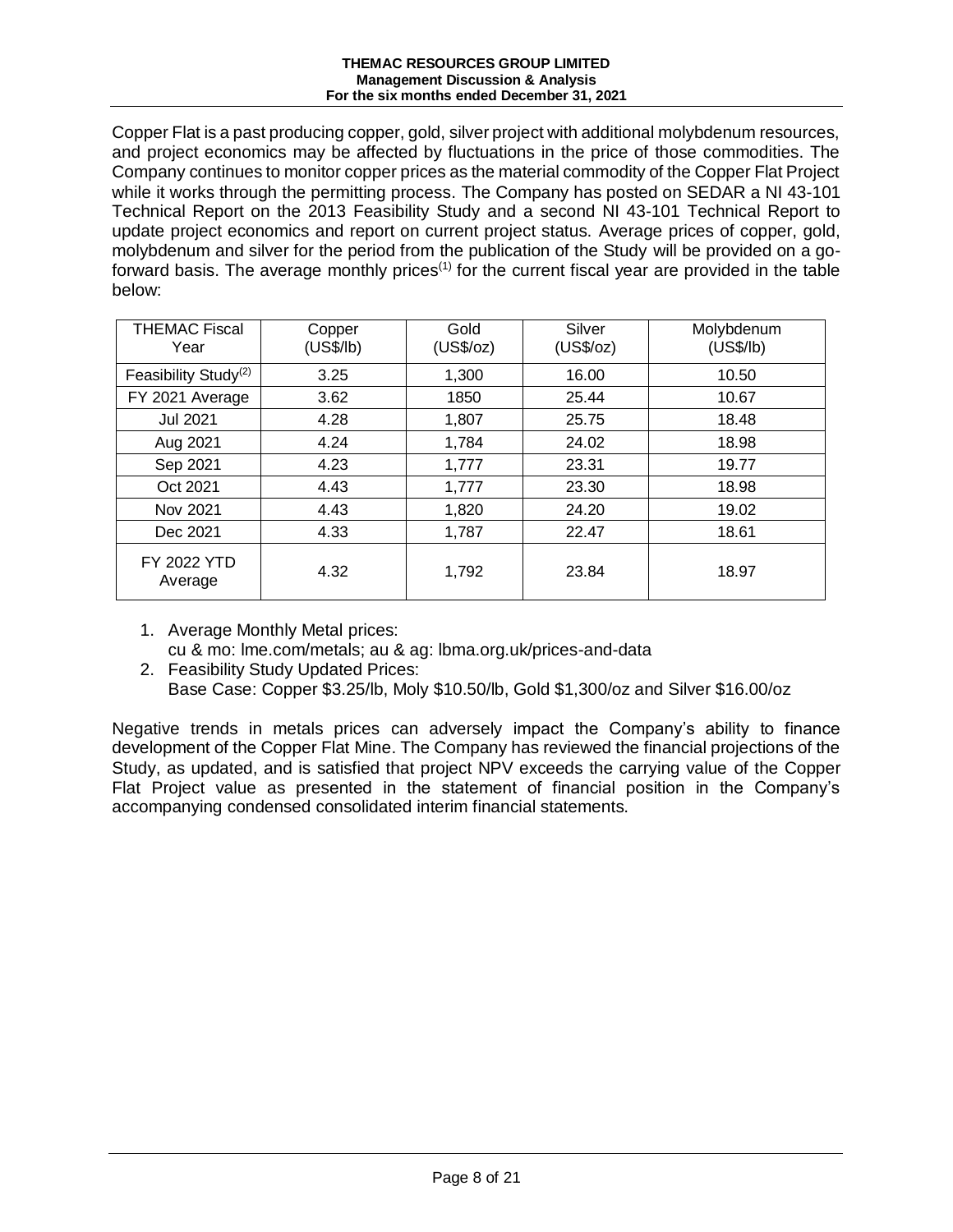# **Project Expenditures**

To date, the Company's project development has been funded by loans from the Company's controlling shareholder and has not been generally affected by industry or other economic conditions. However, project finance may be affected by variable commodity prices as the project is advanced.

Expenditures on the Copper Flat Mine are as follows:

|                                                            | Six months ended<br>December 31, |            | Year ended<br>June 30, |
|------------------------------------------------------------|----------------------------------|------------|------------------------|
|                                                            |                                  | 2021       | 2021                   |
|                                                            |                                  |            |                        |
| Deferred exploration expenditures, beginning of the period | \$                               | 41,918,062 | \$45,008,843           |
| Asset retirement obligation                                |                                  |            | 80,465                 |
| Engineering                                                |                                  | 45,228     | 133,194                |
| Exploration                                                |                                  | 472        | 20,191                 |
| Legal                                                      |                                  | 130,713    | 194,537                |
| Permitting                                                 |                                  | 227,668    | 392,361                |
| Site maintenance                                           |                                  | 142,274    | 226,889                |
|                                                            |                                  |            |                        |
| Additions for the period                                   |                                  | 546,355    | 1,047,637              |
| Cumulative foreign currency translation adjustment         |                                  | 1,028,989  | (4, 138, 418)          |
| Deferred exploration expenditures, end of the period       | \$                               | 43,493,406 | \$41,918,062           |

The Company's efforts are driven by the water rights and permitting process at this time and are subject to third party timelines, such as regulatory agency review and decisions. The Company's progress toward its objectives has been estimated in the Permitting discussion above. When material changes occur, they will be communicated.

Material expenditures with respect to permitting relate to the pursuit of the permits as discussed above. This entails legal support, third party specialists in environmental assessments, additional biological assessment and other field work, cost recovery by the BLM and internal staff salaries and benefits.

Legal costs relate materially to legal fees for water rights and permitting activities detailed above, and mining claim/property rights activities.

Direct site expenses relate to salaries of personnel assigned to the mine site and general holding and maintenance costs for the mine site while the Company works through the permitting process.

# **Financings and Working Capital**

# **Financings**

The Company's subsidiary, NMCC, has a loan agreement (the "CAD Loan") with Tulla Resources Group Pty Ltd. ("Tulla"), a mining and natural resource-focused investment firm with a proven track record in the natural resource space. The CAD Loan has a maximum facility of \$44,500,000 and bears interest at 20% per annum. The CAD Loan can be repaid by the Company at any time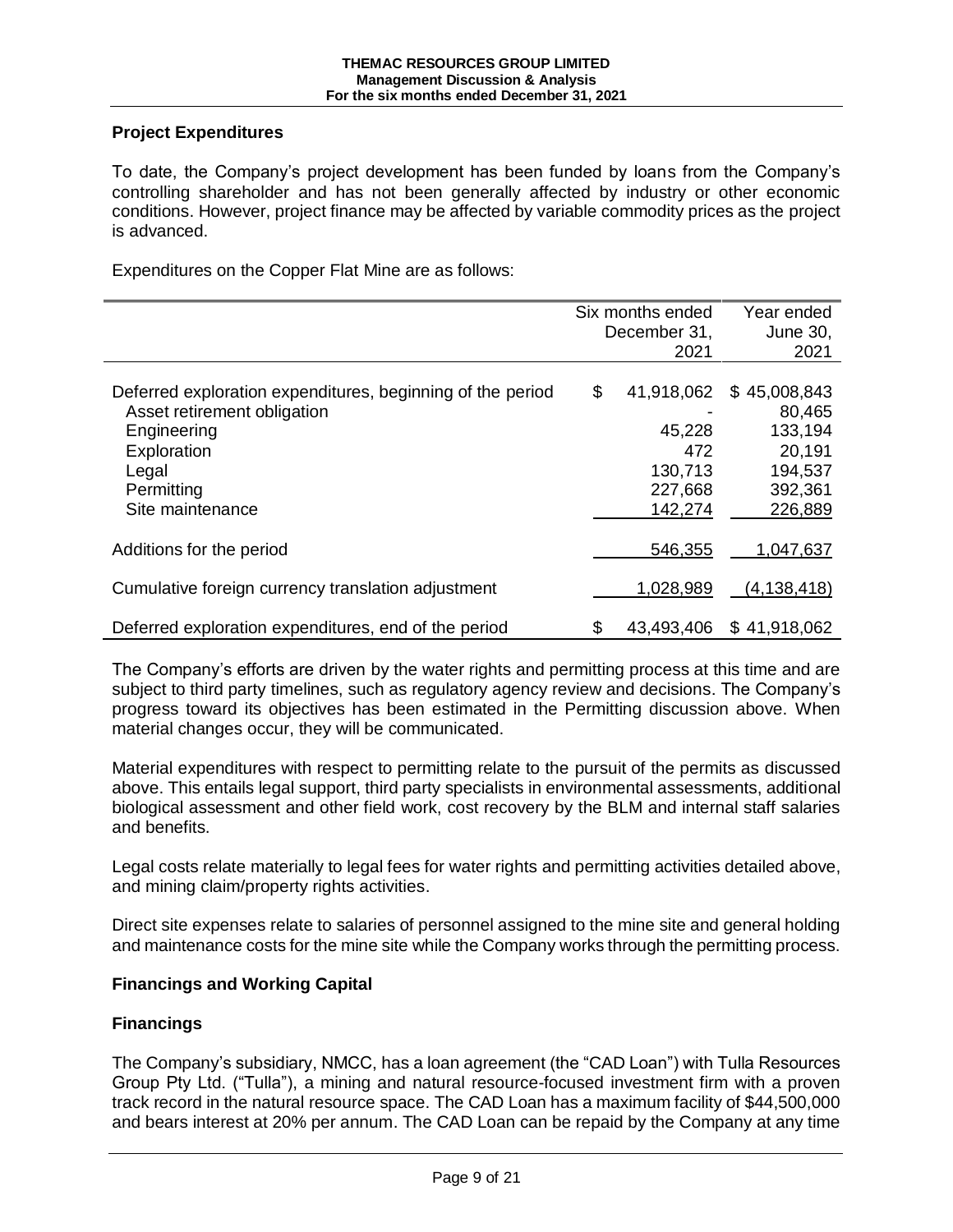without penalty, is unsecured and is payable on demand. Tulla has not made demand for payment. The Company has drawn \$43,838,077 against the CAD Loan facility.

NMCC has entered into an additional loan agreement with Tulla (the "USD Loan") denominated in US dollars. The USD Loan has a maximum facility of US\$9,500,000 and bears interest at 20% per annum. The USD Loan is unsecured and is payable on demand. The Company has drawn US\$9,340,294 against the USD Loan facility as at December 31, 2021 and a further US\$107,000 subsequent to December 31, 2021.

The Company has provided a guarantee of the repayment of the CAD Loan and USD Loan (together, the "Tulla Loans") on behalf of NMCC.

Mr. Kevin Maloney, Chairman of THEMAC, is a director of Tulla. Refer to "Capital resources" and "Transactions with Related Parties" for additional discussion.

# **Working Capital**

As at December 31, 2021, the Company had working capital deficiency of \$139,260,920 (June 30, 2021 - \$133,920,895). The significant decrease in working capital relates primarily to the accumulation of amounts due on the Loans.

As at December 31, 2021, the Company had prepaid expenses and deposits of \$12,254 (June 30, 2021 - \$20,195) consisting of advances to vendors and contractors, lease and rent deposits, and prepaid insurance.

As at December 31, 2021, the Company had trade and other payables of \$291,331 (June 30, 2021 - \$293,449) not including amounts to related parties of \$2,803,255 (June 30, 2021 - \$2,814,676). Amounts due to related parties consist of amounts due for expense reimbursement and accrued fees and bonus' for directors and officers and are unsecured and are non-interest bearing.

# *Fancher Agreement*

The Company has acquired approximately 1,220 acres of land pursuant to the Fancher Agreement within the Copper Flat project area. The total purchase price of the land is US\$2,500,000 (the "Purchase Price"). The Company has paid an accumulated US\$1,200,000 against the principal, and \$614,280 against accrued interest, in the years ended June 30, 2013 through 2021.

A balance of US\$1,800,000 ("Final Payment") was due on or before the fifth anniversary of the Initial Payment with applicable interest charges, subject to exercise of any extension terms. The agreement provides for the deferral of the Final Payment for an additional five years if the permits and approvals deemed necessary for the commercial operation of the Copper Flat Mine have not yet been obtained, with the condition that annual payments of US\$125,000 continue to be made on the fifth and subsequent anniversaries, to be credited against the Final Payment. As the defined permits and approvals were not obtained before the fifth anniversary (May 1, 2018), the Company has elected to defer the Final Payment by making the fifth anniversary payment of US\$125,000 and on subsequent anniversaries, until the earlier of the expiration of the Fancher Agreement, or such time that the defined permits and approvals are obtained.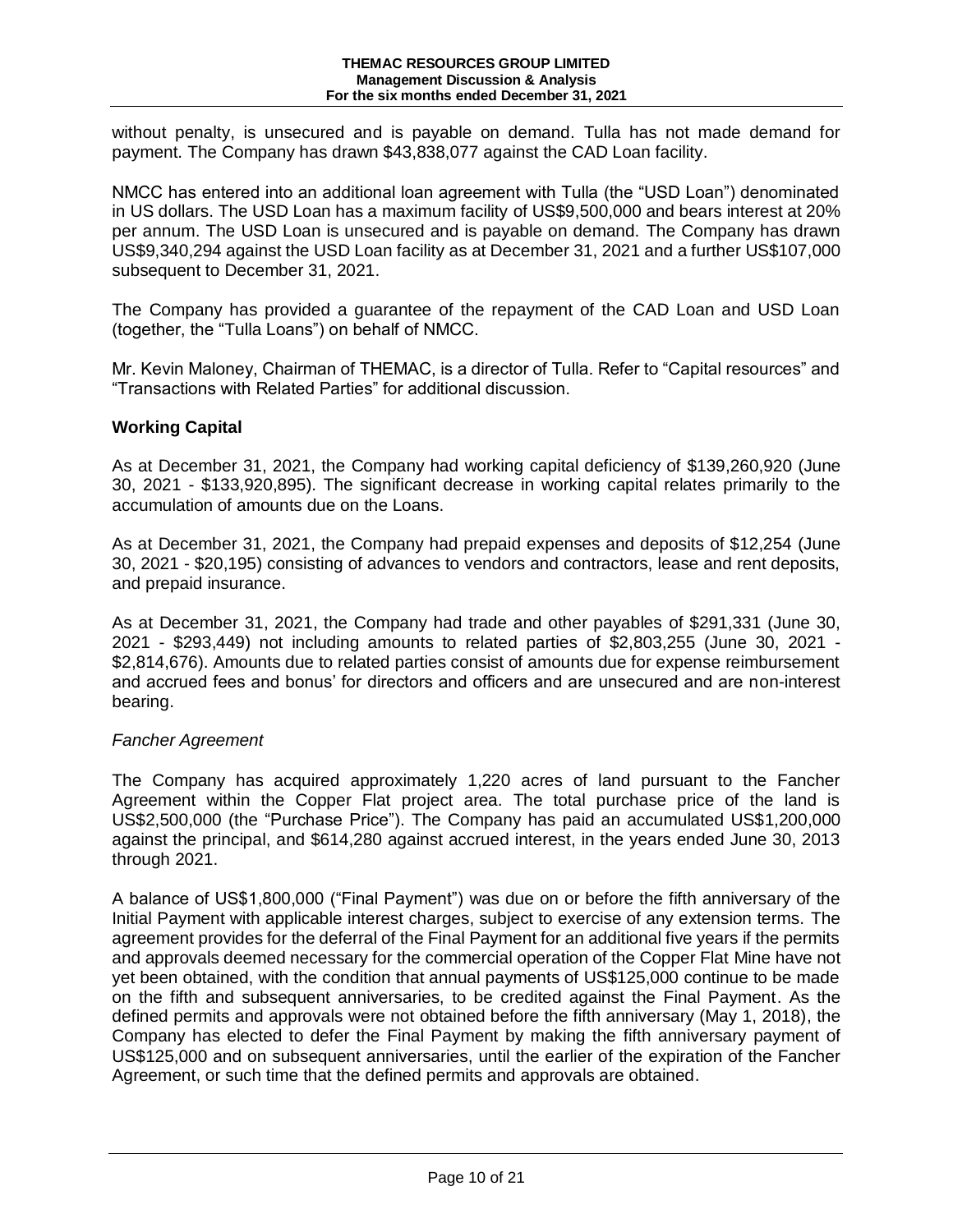Interest accrues at a rate of 3.5%, adjusted to changes in LIBOR, per year on the Purchase Price less installments paid to date. As at December 31, 2021, the carrying value of the property obligation was \$1,683,773 (June 30, 2021 - \$1,619,737), of which \$192,393 is due within one year of December 31, 2021. The remaining principal balance under the Final Payment is \$1,491,380. The payments equate to US\$125,000 plus accumulated interest due in April 2022 and the balance of US\$1,175,000 is due in April 2023.

# **Debt**

As at December 31, 2021, the Company had Loans payable of \$136,060,957 (June 30, 2021 - \$130,829,052), including interest, relates to the loan agreements with Tulla detailed in the accompanying condensed consolidated interim financial statements. The amounts are due on demand and accrue interest at a simple interest rate of 20% per annum. During the six months ended December 31, 2021, the Company drew down \$837,268 (US\$664,625) on the USD Loan. The Company has provided a guarantee of the repayment of the Loans on behalf of NMCC.

# **Selected Annual Information**

|    |                                  | <b>Years ended June 30</b><br><u>(\$)</u> |                |                |  |  |
|----|----------------------------------|-------------------------------------------|----------------|----------------|--|--|
|    |                                  | 2021                                      | 2020           | 2019           |  |  |
| a) | Loss for the year                | (11, 553, 104)                            | (11, 313, 550) | (11, 151, 576) |  |  |
|    | Per share - basic & diluted<br>⋗ | (0.15)                                    | (0.14)         | (0.14)         |  |  |
| b) | Comprehensive loss for the year  | (19,270,834)                              | (8,475,078)    | (11, 571, 846) |  |  |
|    | Per share - basic & diluted      | (0.24)                                    | (0.11)         | (0.15)         |  |  |
| C) | Long term liabilities            | 2,004,069                                 | 2,320,402      | 2,383,743      |  |  |
| d) | Total assets                     | 78,282,706                                | 84,942,309     | 80,526,674     |  |  |
| e) | Cash dividends per share         | Nil                                       | Nil            | Nil            |  |  |

The loss per year has increased over the periods presented in part due to the interest expense accruing on the Loans. The difference between the comprehensive loss and loss for the year relates to the foreign currency translation of the assets and liabilities of NMCC denominated in US dollars at each reporting period.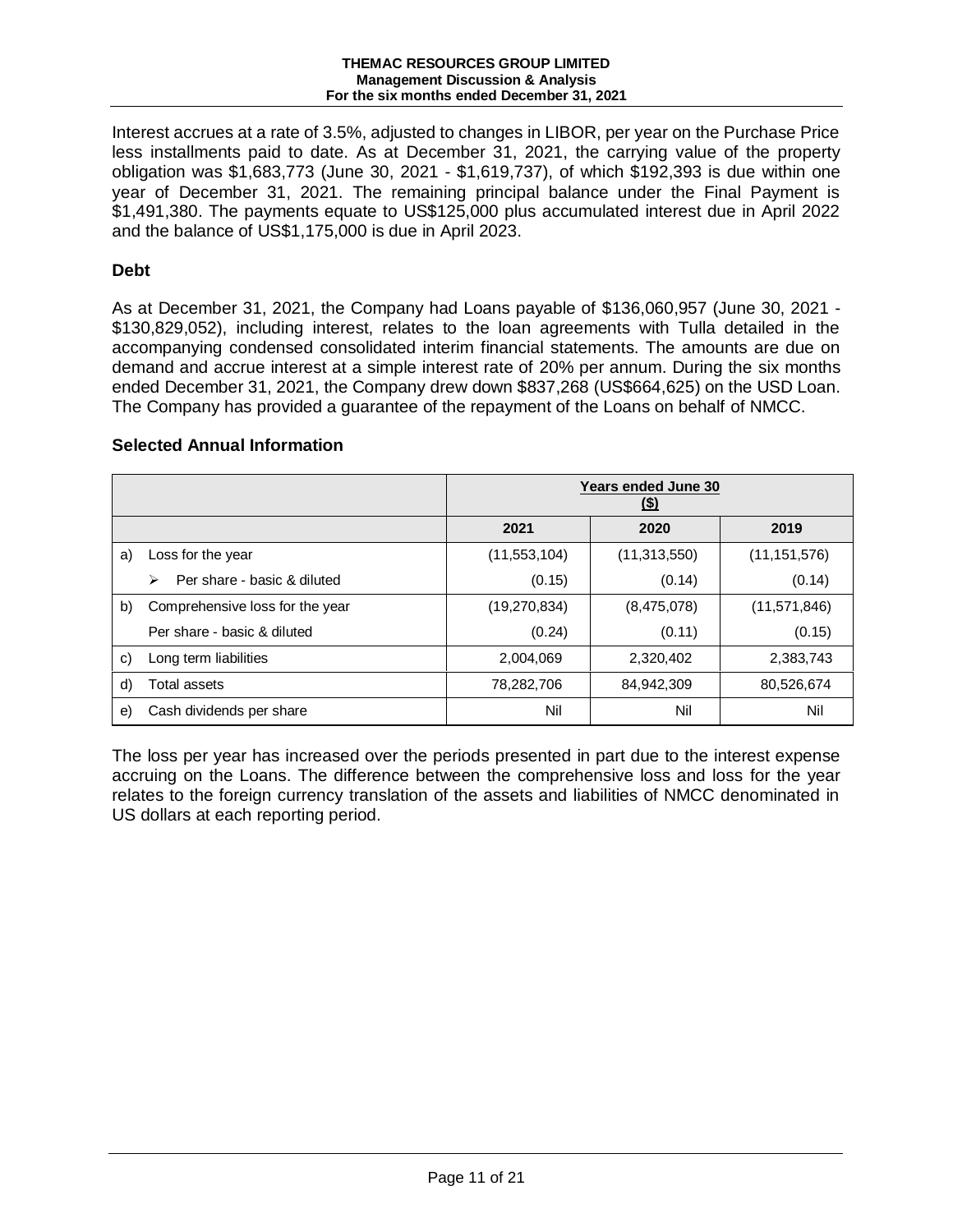# **Summary of quarterly results:**

|                                                      | Quarter ended (three-month unaudited figures, unless otherwise specified) |                       |                       |                       |  |
|------------------------------------------------------|---------------------------------------------------------------------------|-----------------------|-----------------------|-----------------------|--|
|                                                      | Dec 31,                                                                   | Sept 30,              | Jun 30,               | Mar 31,               |  |
|                                                      | 2021                                                                      | 2021                  | 2021                  | 2021                  |  |
|                                                      | \$                                                                        | \$                    |                       | \$                    |  |
| Net loss for the period<br>Per share basic & diluted | (2,970,223)<br>(0.04)                                                     | (2,973,055)<br>(0.04) | (2,839,547)<br>(0.04) | (2,871,326)<br>(0.04) |  |
| Total comprehensive income<br>(loss) for the period  | (3,033,637)                                                               | 104,309               | (4, 139, 088)         | (3,833,195)           |  |
| Per share basic & diluted                            | (0.04)                                                                    | 0.00                  | (0.05)                | (0.05)                |  |
| Total assets                                         | 80,649,130                                                                | 80,542,883            | 78,282,706            | 79,175,160            |  |
| <b>Total liabilities</b>                             | 141,400,019                                                               | 138,260,135           | 136,104,267           | 132,857,633           |  |
| Shareholders' deficiency                             | (60,750,889)                                                              | (57,717,252)          | (57,821,561)          | (53,682,473)          |  |
| Cash dividends declared                              | Nil                                                                       | Nil                   | Nil                   | Nil                   |  |

|                                                                                  | Quarter ended (three-month unaudited figures, unless otherwise specified) |                                           |                                           |                                           |  |  |
|----------------------------------------------------------------------------------|---------------------------------------------------------------------------|-------------------------------------------|-------------------------------------------|-------------------------------------------|--|--|
|                                                                                  | Dec 31,                                                                   | Sept 30,                                  | Jun 30,                                   | Mar 31,                                   |  |  |
|                                                                                  | 2020                                                                      | 2020                                      | 2020                                      | 2020                                      |  |  |
|                                                                                  | \$                                                                        | \$                                        |                                           | S                                         |  |  |
| Net loss for the period<br>Per share basic & diluted                             | (2,944,094)<br>(0.04)                                                     | (2,898,137)<br>(0.04)                     | (2,840,308)<br>(0.04)                     | (2,867,783)<br>(0.04)                     |  |  |
| Total comprehensive income<br>(loss) for the period<br>Per share basic & diluted | (5,823,023)<br>(0.07)                                                     | (5,475,528)<br>(0.07)                     | (5,511,646)<br>(0.07)                     | 2,997,978<br>0.04                         |  |  |
| Total assets<br><b>Total liabilities</b><br>Shareholders' deficiency             | 79,929,575<br>129,778,853<br>(49,849,278)                                 | 82,578,322<br>126,604,577<br>(44,026,255) | 84,942,309<br>123,493,036<br>(38,550,727) | 87,888,864<br>120,927,945<br>(33,039,081) |  |  |
| Cash dividends declared                                                          | Nil                                                                       | Nil                                       | Nil                                       | Nil                                       |  |  |

The trend presented by the tables above demonstrates continued investment in the Copper Flat Mine which is predominantly financed by drawing on the Loans. The difference between net loss and comprehensive loss reflects the foreign exchange translation of the holdings of the Company's subsidiary NMCC which holds title to the Copper Flat Mine.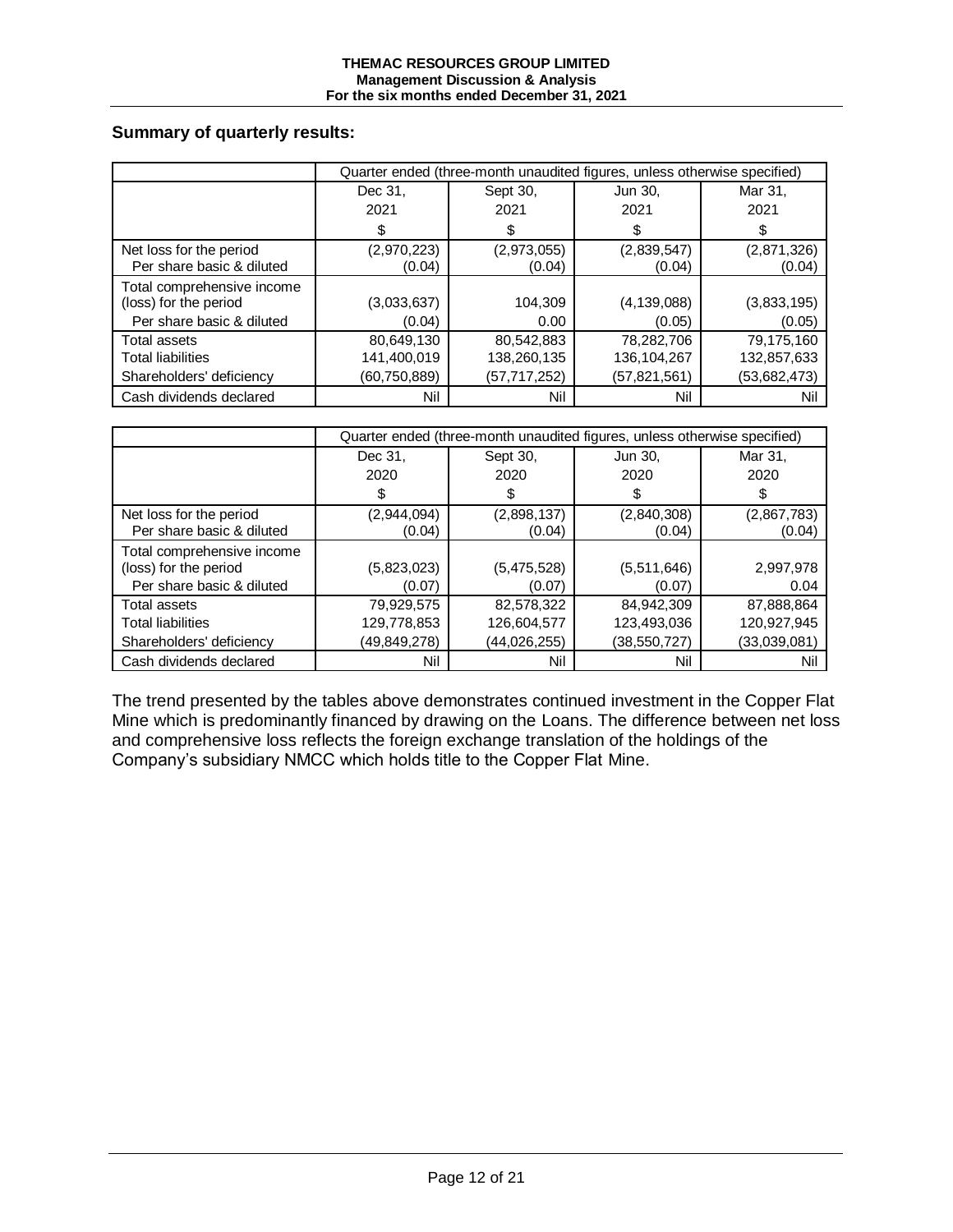# **Results of Operations**

| 2021        |          |              |          |            |
|-------------|----------|--------------|----------|------------|
|             | $%$ of   |              | $%$ of   |            |
| \$          | expenses | \$           | expenses | % change   |
| 21,775      | $0.37\%$ | 26.760       | 0.46%    | $-18.63%$  |
| 1,885       | 0.03%    | 1.971        | 0.03%    | $-4.36%$   |
| 179,808     | $3.03\%$ | 181.777      | 3.11%    | $-1.08%$   |
| 3.050       | $0.05\%$ | 3.844        | $0.07\%$ | $-20.66%$  |
| 5,569,640   | 93.71%   | 5.422.201    | 92.81%   | 2.72%      |
| (36, 357)   | $-0.61%$ | 34.142       | 0.58%    | $-206.49%$ |
| 25,197      | 0.42%    | 35,729       | 0.61%    | $-29.48%$  |
| 6,697       | 0.11%    | 2.722        | 0.05%    | 146.03%    |
| 44,866      | 0.75%    | 48.742       | 0.83%    | $-7.95%$   |
| 122,660     | $2.06\%$ | 83,163       | 1.42%    | 47.49%     |
| 4,057       | $0.07\%$ | 1,180        | $0.02\%$ | 243.81%    |
| (5,943,278) |          | (5,842,231)  |          |            |
|             |          |              |          |            |
| 3,013,950   |          | (5,456,320)  |          |            |
| (2,929,328) |          | (11,298,551) |          |            |
|             |          |              |          | 2020       |

*Six months ended December 31, 2021 and 2020*

For the six months ended December 31, 2021, the Company recognized a comprehensive loss of \$2,929,328 (2020 - \$11,298,551), inclusive of the exchange differences on translating foreign operations. The operating loss for the six months ended December 31, 2021 was \$5,943,278 (2020 - \$5,842,231).

- For the six months ended December 31, 2021, finance expense of \$5,569,640 (2020 \$5,422,201) increased over the prior period as the principal of the Loans has increased. No payments have been made against the accrued Loans and interest.
- For the six months ended December 31, 2021, legal fees increased to \$6,697 (2020 \$2,722) due to a higher level of activity and timing of general corporate work.
- For the six months ended December 31, 2021, office and sundry costs increased to \$122,660 (2020 - \$83,163) for ongoing and regular expenditures.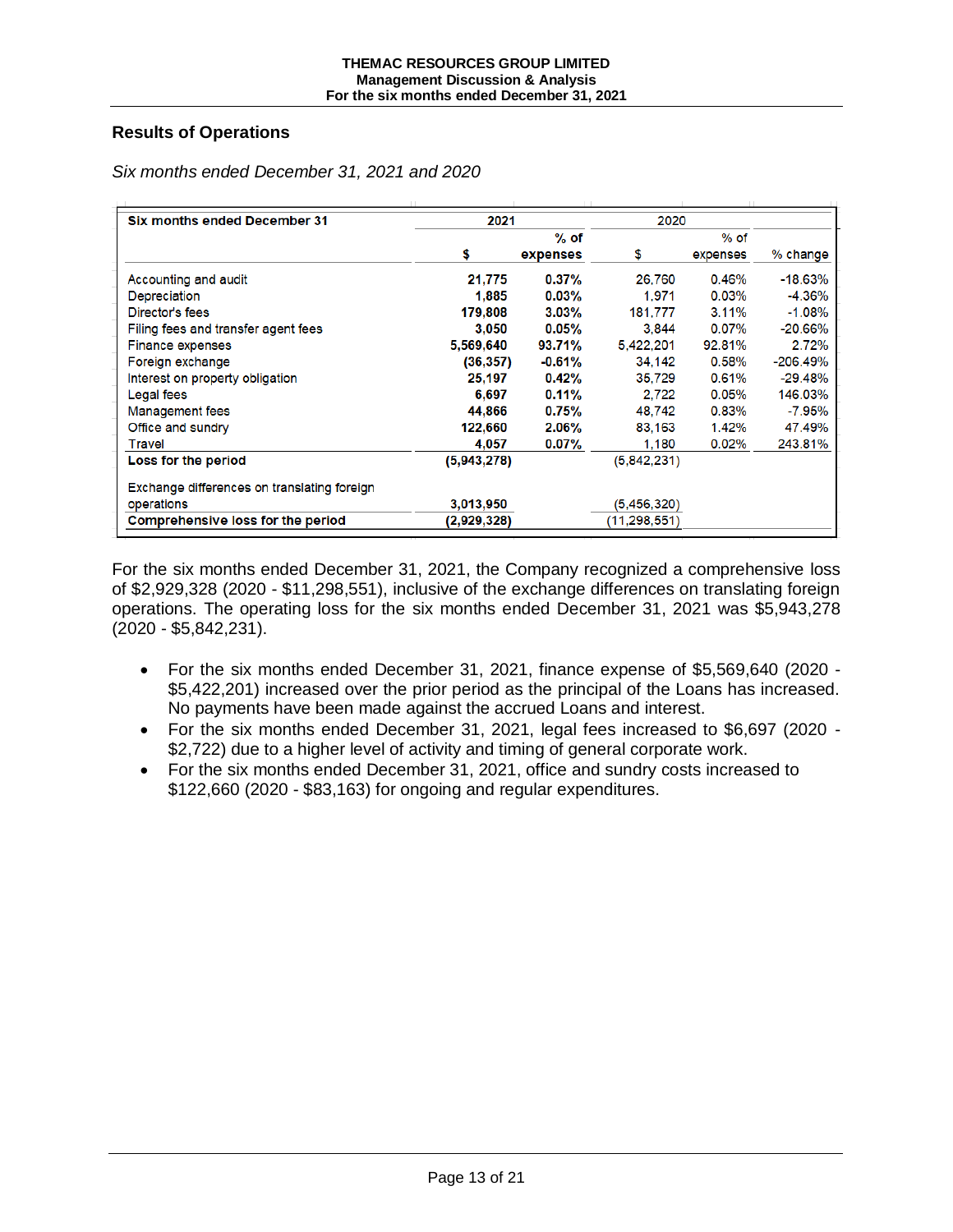| Three months ended December 31              | 2021        |           | 2020        |          |            |  |
|---------------------------------------------|-------------|-----------|-------------|----------|------------|--|
|                                             | $%$ of      |           | $%$ of      |          |            |  |
|                                             | \$          | expenses  | \$          | expenses | % change   |  |
| Accounting and audit                        | 11,153      | 0.38%     | 18.428      | 0.63%    | $-39.48%$  |  |
| Depreciation                                | 943         | 0.03%     | 974         | 0.03%    | $-3.18%$   |  |
| Director's fees                             | 89,915      | $3.03\%$  | 103.027     | 3.50%    | $-12.73%$  |  |
| Filing fees and transfer agent fees         | 2,364       | $0.08\%$  | 3.010       | 0.10%    | $-21.46%$  |  |
| <b>Finance expenses</b>                     | 2,795,459   | 94.12%    | 2,717,492   | 92.30%   | 2.87%      |  |
| Foreign exchange                            | (47, 227)   | $-1.59\%$ | 13,140      | 0.45%    | $-459.41%$ |  |
| Interest on property obligation             | 12,606      | 0.42%     | 17.668      | 0.60%    | $-28.65%$  |  |
| Legal fees                                  | 6,697       | 0.23%     | 2.003       | 0.07%    | 234.35%    |  |
| <b>Management fees</b>                      | 23,854      | 0.80%     | 23.937      | 0.81%    | $-0.35%$   |  |
| Office and sundry                           | 72,948      | 2.46%     | 43.729      | 1.49%    | 66.82%     |  |
| Travel                                      | 1,511       | 0.05%     | 686         | 0.02%    | 120.26%    |  |
| Loss for the period                         | (2,970,223) |           | (2,944,094) |          |            |  |
| Exchange differences on translating foreign |             |           |             |          |            |  |
| operations                                  | (63, 414)   |           | (2,878,929) |          |            |  |
| Comprehensive income (loss) for the period  | (3,033,637) |           | (5,823,023) |          |            |  |

*Three months ended December 31, 2021 and 2020*

For the three months ended December 31, 2021, the Company recognized a comprehensive loss of \$3,033,637 (2020 - \$5,823,023), inclusive of the exchange differences on translating foreign operations. The operating loss for the three months ended December 31, 2021 was \$2,970,223 (2020 - \$2,944,094).

- For the three months ended December 31, 2021, accounting and audit of \$11,153 (2020 - \$18,428) decreased due to the timing of ongoing tax and audit expenditures.
- For the three months ended December 31, 2021, finance expense of \$2,795,459 (2020 \$2,717,492) increased over the prior period as the principal of the Loans has increased. No payments have been made against the accrued Loans and interest.
- For the three months ended December 31, 2021, office and sundry costs increased to \$72,948 (2020 - \$43,729) for ongoing and regular expenditures.

# **Liquidity**

Liquidity risk is the risk that the Company will not be able to meet its obligations with respect to financial liabilities as they fall due. The Company's financial liabilities are comprised of trade and other payables, due to related parties, property obligation and loans payable. The Company frequently assesses its liquidity position by reviewing the timing of amounts due and future obligations compared to the Company's current cash position and expected cash receipts. The objective of the Company is to manage its liquidity risk by maintaining sufficient cash to meet its anticipated operational needs. Due to the relatively low cash position of the Company, the Company is exposed to liquidity risk.

The Company has identified the outstanding Tulla Loans and negative working capital position as a significant liquidity risk to the Company. Tulla has not made demand for payment of the Loans to date.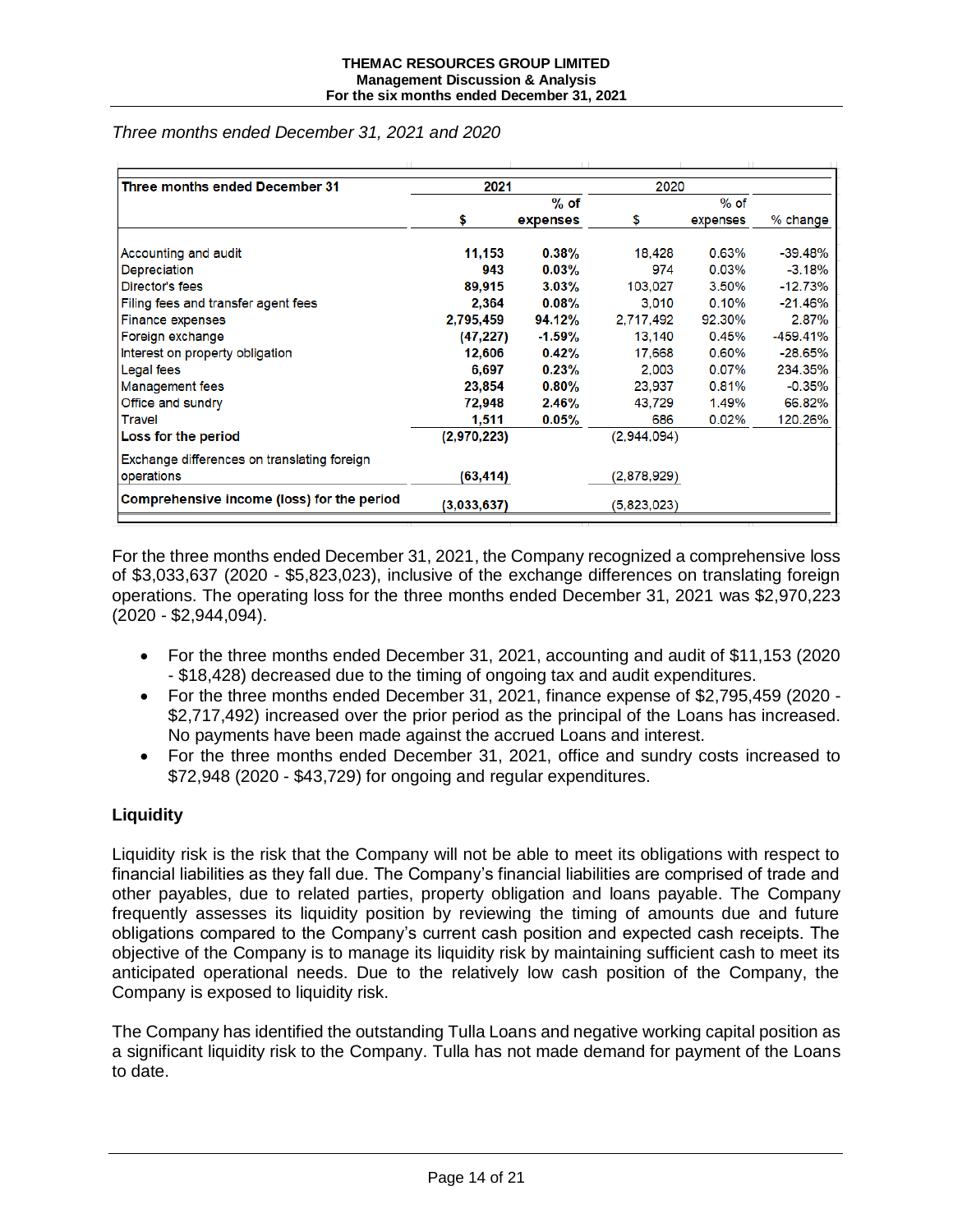For the six months ended December 31, 2021, the Company used cash of \$426,705 (2020 – \$100,446) in operating activities. The adjusted net loss for the periods is relatively consistent with the variance in cash use influenced by the timing of working capital changes.

For the six months ended December 31, 2021, the Company used cash of \$498,632 (2020 - \$1,068,455) in deferred exploration and development expenditures on the Copper Flat Mine in investing activities. The cash spend decreased from prior period as the Company incurred lower engineering and exploration costs.

For the six months ended December 31, 2021, cash generated from financing activities of \$837,268 (2020 - \$1,156,061) relates to on the USD Loan and is proportionate to the spend rate and approved draw requests.

The Company will depend on future financings from its majority shareholder (Tulla) and other alternatives to continue its operations.

The condensed consolidated interim financial statements of the Company were prepared on a going concern basis, which contemplates the realization of assets and settlement of liabilities in the normal course of business for the foreseeable future.

The Company's forecast cash requirements for the next 12 months exceeds the current amount available under the Company's Loans with Tulla. These factors indicate the existence of a material uncertainty that may cast significant doubt upon the Company's ability to continue as a going concern. The continued support of shareholders and the ability to raise funds through the issuance of equity or debt will be required in order to enable the Company to continue and to develop the Copper Flat Mine. Realization values may be substantially different from carrying values, as shown, and the condensed consolidated interim financial statements do not give effect to the adjustment that would be necessary to the carrying values and classifications of assets and liabilities should the Company be unable to continue as a going concern.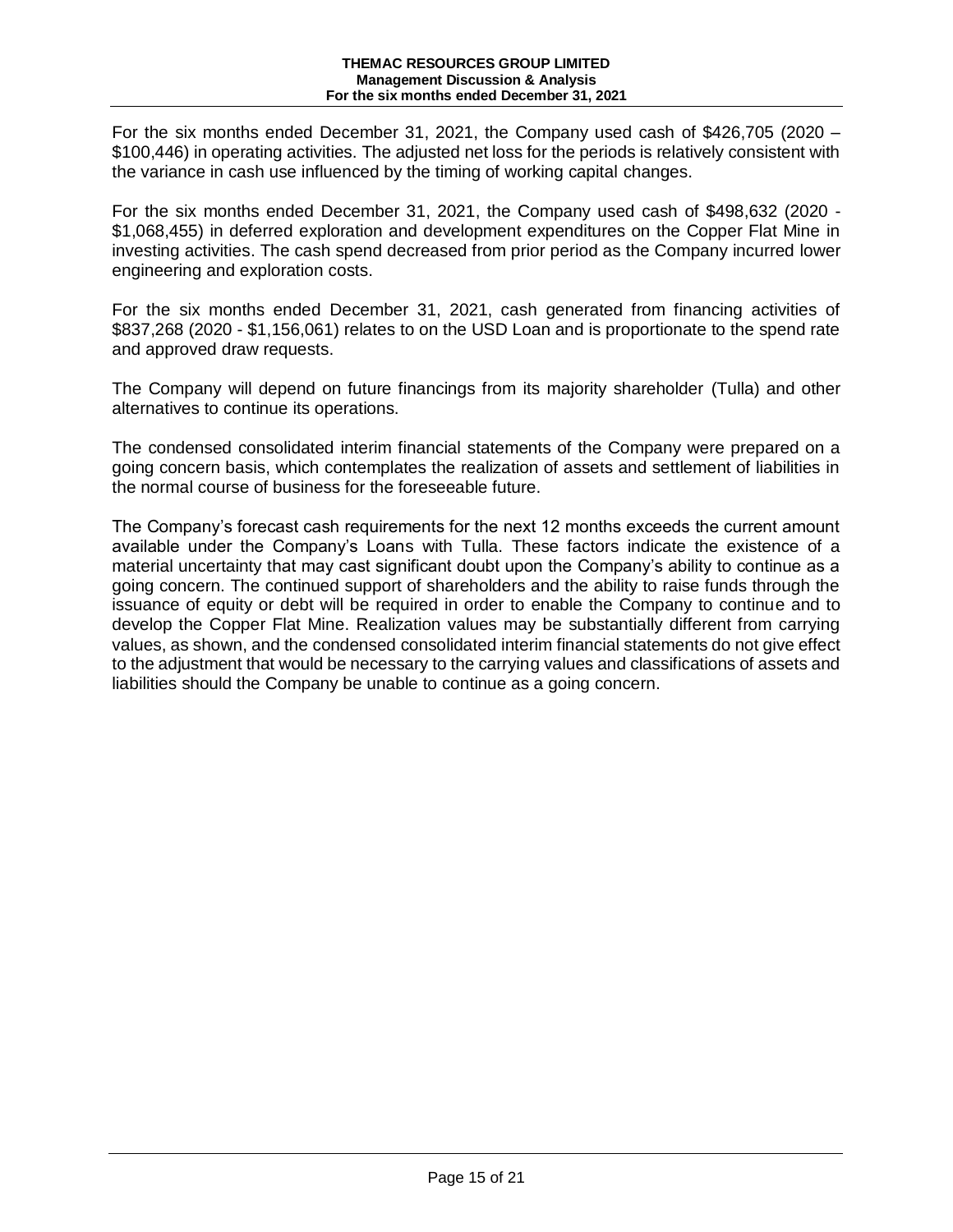# **Transactions with related parties**

|                                                                                   | 2021      | 2020      |
|-----------------------------------------------------------------------------------|-----------|-----------|
| Salary paid to Mr. Jeffrey Smith, COO (Note 1)                                    | 162,213   | 169,681   |
| Directors fees paid or accrued to:                                                |           |           |
| Mr. Kevin W. Maloney                                                              | 40.000    | 40,000    |
| Mr. Barrett Sleeman                                                               | 25,000    | 25,000    |
| Mr. Joel Schneyer                                                                 | 35,000    | 35,000    |
| Mr. Andrew Maloney                                                                | 27,500    | 27,500    |
| Ms. Deborah Peacock                                                               | 30,000    | 30,000    |
| Ms. Patricia Madrid                                                               | 22,308    | 24,277    |
| Loan advances received from Tulla (Note 2)                                        | 837,268   | 1,156,061 |
| Interest incurred on loans payable to Tulla (Note 2)                              | 5,569,640 | 5,422,201 |
| Fees paid or accrued to Peacock Law, P.C., a firm owned by Ms.<br>Deborah Peacock | 3,805     | 3,696     |

During the six months ended December 31, 2021 and 2020, the Company incurred the following expenditures in respect of transactions with related parties:

Note 1: Compensation paid to Mr. Smith is partially capitalized to the Copper Flat Mine.

Note 2: Tulla is an Australian based mining investment company of which Kevin Maloney, the Chairman of the Company, is a director, and in which Andrew Maloney, the CEO of the Company, has a financial interest. Tulla also owns 47,950,000 common shares of the Company, and together with shareholdings held directly or indirectly by Mr. Maloney represents 76% of the outstanding shares of the Company. The material terms of the Loans are set out under the heading "Debt" above. The Loans are repayable on demand. The Loans have provided the only source of financing, other than the accrual or settlement of director and management fees for shares, for the Company since 2010.

# **Capital resources and outlook**

The Company's ability to raise further funds from the equity markets will largely depend upon general market conditions. The CAD Loan with Tulla has a maximum facility of \$44,500,000, of which \$43,838,077 had been drawn as at December 31, 2021. The USD Loan has a maximum facility of US\$9,500,000, of which US\$9,340,294 had been drawn as at December 31, 2021 and a further US\$107,000 subsequent to December 31, 2021. The Loans are due on demand and accrue interest at 20% per annum.

Due to challenging market conditions, the Company is considering all potential opportunities for financing and development partnerships.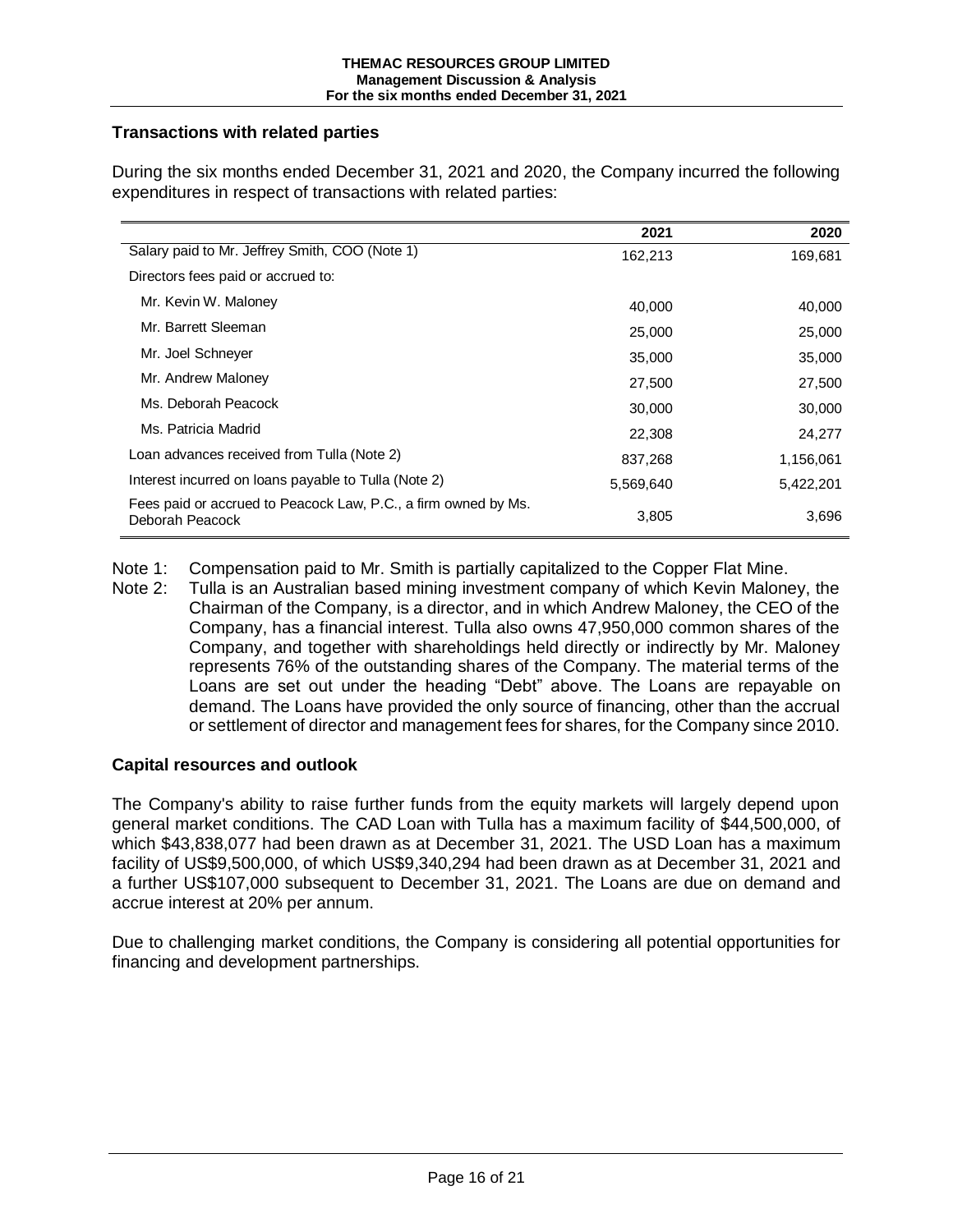# **Commitments and Off-balance sheet arrangements**

The Company does not have any commitments other than as disclosed in the financial statements and MD&A. The Company does not have any off-balance sheet arrangements.

### **Financial Instruments**

Financial instruments measured at fair value are classified into one of three levels in the fair value hierarchy according to the relative reliability of the inputs used to estimate the fair values. The three levels of the fair value hierarchy are described below.

Level 1 - quoted prices (unadjusted) in active markets for identical assets or liabilities; Level 2 - inputs other than quoted prices included in Level 1 that are observable for the asset or liability, either directly (i.e., as prices) or indirectly (i.e., derived from prices); and Level 3 - inputs for the asset or liability that are not based on observable market data (unobservable inputs).

The Company's financial instruments consist of cash, receivables, bonds, trade and other payables, amounts due to related parties, loans payable and property obligation. The fair value of cash, receivables, bonds, trade and other payables and loans payable approximate their carrying values due to their short-term nature.

The property obligation is carried at amortized cost. The fair value of the property obligation approximates its carrying value as it reflects the amount payable as at the reporting date to discharge the liability.

The Company's financial instruments are exposed to certain financial risks. The risk exposures and the impact on the Company's financial instruments are summarized below:

#### *Currency Risk*

The Company is subject to currency risks. The Company's Copper Flat project is located in the United States of America, and many of the Company's expenditures on this project are denominated in US dollars. The Company maintains its principal office in Canada, and has monetary assets and liabilities in Canadian and US dollars. The currency exchange rate between the US and Canadian dollars fluctuated from a low of US\$0.77 to a high of US\$0.81 for CAD\$1 during the six months ended December 31, 2021. The Company has estimated that a change of 10% in the currency rate could affect the total comprehensive income (loss) by approximately \$1,892,130. As such, the Company's results of operations are subject to foreign currency fluctuation risks and such fluctuations may adversely affect the financial position and operating results of the Company. The Company has not undertaken to mitigate foreign currency risk at this time, and does not use derivative instruments to reduce its exposure to currency risk.

#### *Interest rate and credit risk*

The Company has a cash balance, receivables, trade and other payables, amounts due to related parties, loans payable (i.e. the Tulla Loans) and property obligation. Amounts owed to related parties, excluding the loans payable, do not bear interest, and, therefore, these amounts are not exposed to interest rate variations. The Tulla Loans bear an interest rate of 20% per annum on outstanding amounts. The property obligation bears interest at a rate of 3.5% per annum adjusted for fluctuations in LIBOR. While changes in LIBOR were insignificant in the period presented, it is possible that adjustments in the future could be significant.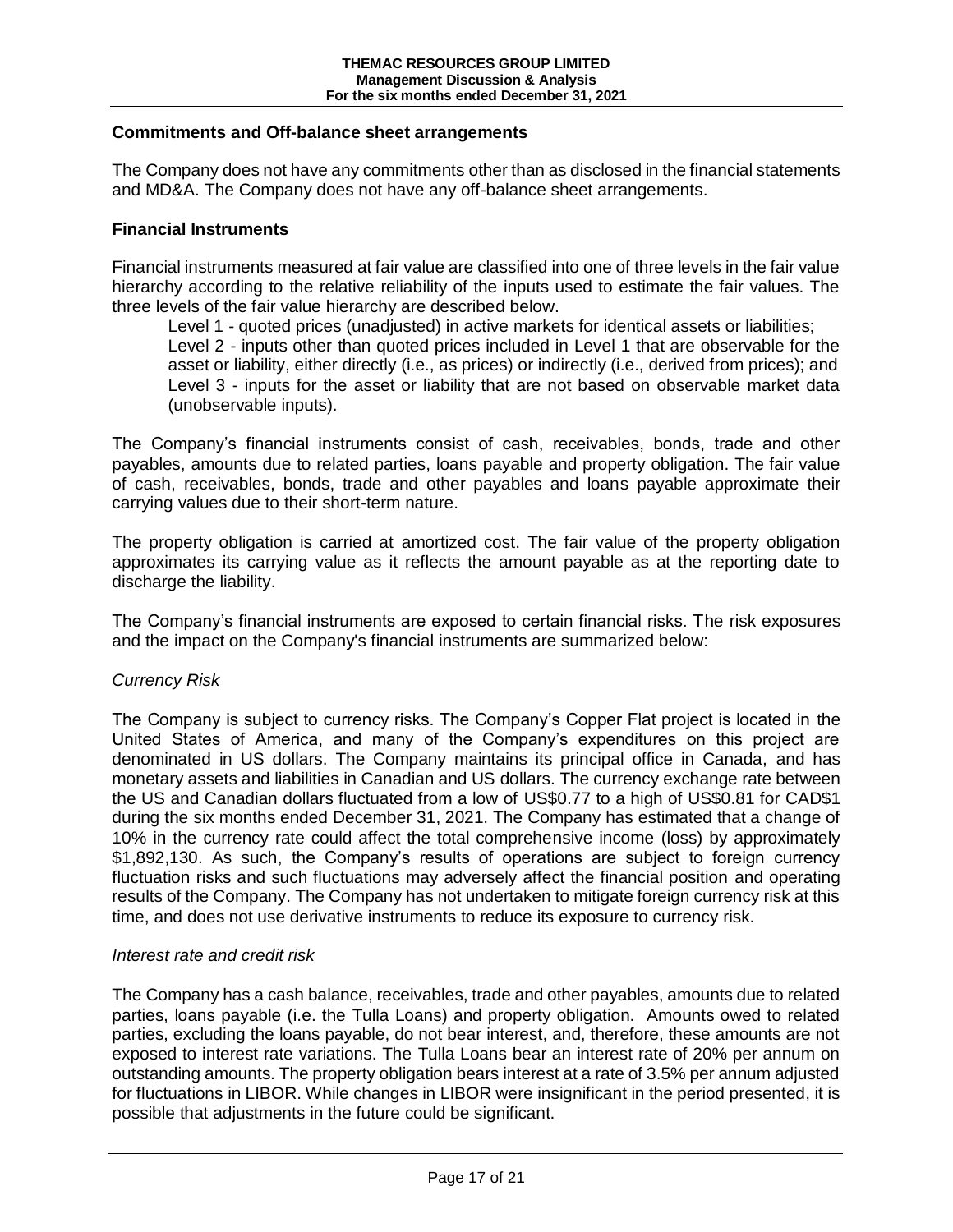Receivables typically consist of Canadian Goods and Services Tax ("GST") due from the Federal Government of Canada. Management believes that the credit risk with respect to receivables is remote. In addition, the Company is satisfied with the credit rating of the banks where the cash is held.

# *Price risk*

Mineral prices, in particular copper, are volatile, and have fluctuated sharply in recent periods. The prices are subject to market supply and demand, political and economic factors, and commodity speculation, all of which can interact with one another to cause significant price movement from day to day and hour to hour. These price movements can affect the Company's ability to operate and to raise financing through the sale of its common shares.

# *Liquidity risk*

Please see above under "Liquidity."

# **CHANGES IN ACCOUNTING POLICIES**

The accounting policies used in preparation of these condensed consolidated interim financial statements are consistent with those used in the preparation of the audited consolidated financial statements for the year ended June 30, 2021.

# **Risk elements**

# *Forward-Looking Statements*

Certain statements made and information contained in this MD&A and elsewhere constitutes "forward-looking information" within the meaning of the British Columbia Securities Act and the Alberta Securities Act. Forward-looking statements are subject to a variety of risks and uncertainties which could cause actual events or results to differ from those reflected in the forward-looking statements, including, without limitation, risks and uncertainties relating to the interpretation of drill results and the estimation of mineral resources, the geology, grade and continuity of mineral deposits, the possibility that future exploration, development results will not be consistent with the Company's expectations, accidents, equipment breakdowns, title matters and surface access, labour disputes, the potential for delays in exploration activities, the potential for unexpected costs and expenses, commodity price fluctuations, currency fluctuations, failure to obtain adequate financing on a timely basis, and other risks and uncertainties, including those described under Risk Factors.

In addition, forward-looking information is based on various assumptions including, without limitation, the expectations and beliefs of management, the assumed long term-price of copper, gold, silver and molybdenum, that the Company will receive required permits and access to surface and water rights, that the Company can access financing, appropriate equipment and sufficient labour and that the political environment within the jurisdictions where the company operates or is planning to operate will continue to support the development of environmentally safe mining projects. Should one or more of these risks and uncertainties materialize, or should underlying assumptions prove incorrect, actual results may vary materially from those described in forward-looking statements. Accordingly, readers are advised not to place undue reliance on forward-looking statements.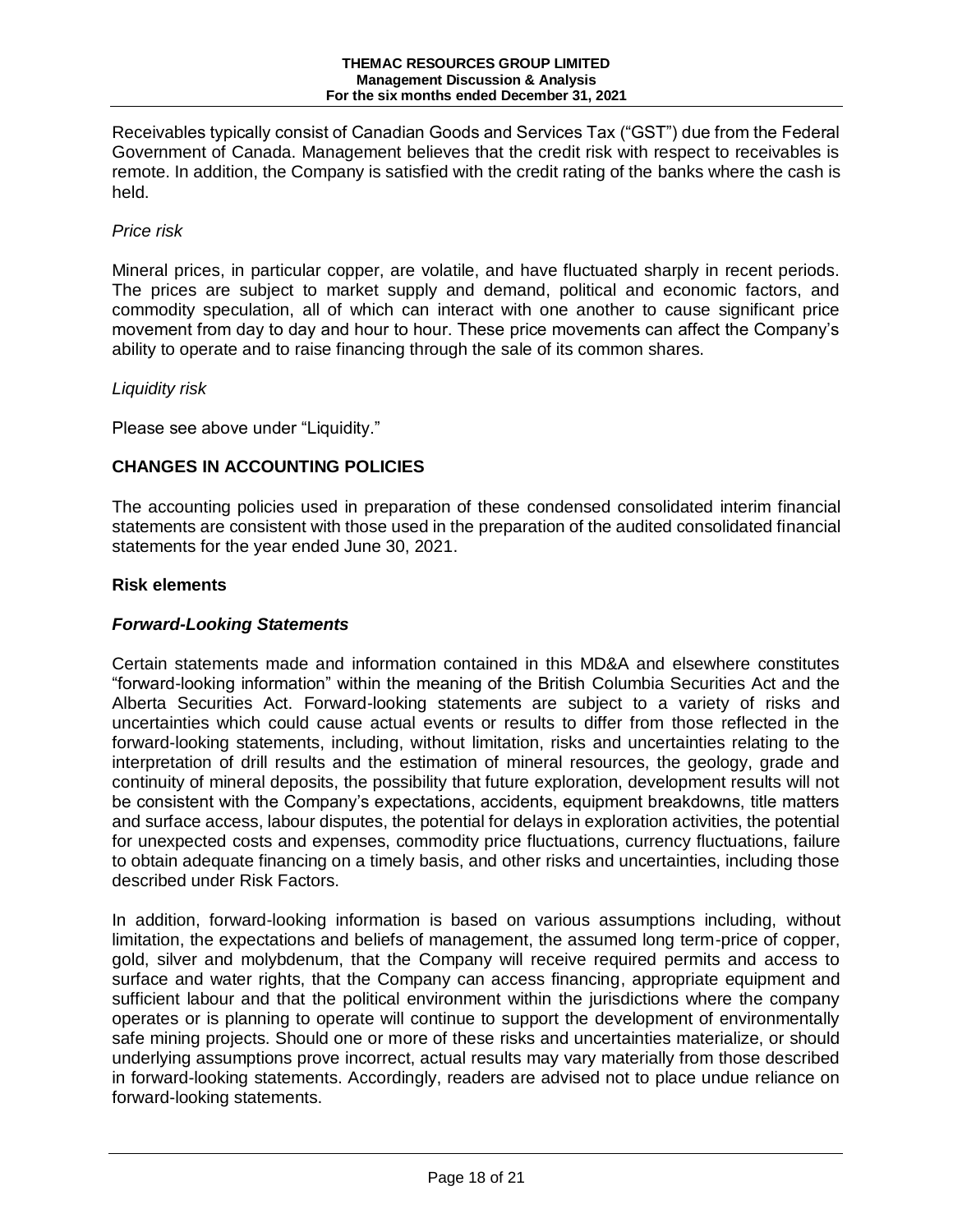# *Risk Factors*

Companies in the development stage face a variety of risks and, while unable to eliminate all of them, the Company aims at managing and reducing such risks as much as possible. The Company faces a variety of risk factors such as project feasibility and practically, risks related to determining the validity of mineral property title claims, grant of mining permits, commodities prices, changes in laws and environmental laws and regulations. Management monitors its activities and those factors that could impact them in order to manage risk and make timely decisions.

# *COVID-19*

In March 2020, the World Health Organization declared coronavirus COVID-19 a global pandemic. This contagious disease outbreak, which has continued to spread, and any related adverse public health developments, has adversely affected workforces, economies, and financial markets globally, potentially leading to an economic downturn. It is not possible for the Company to predict the duration or magnitude of the adverse results of the outbreak and its effects on the Company's business or ability to raise funds.

# *THEMAC will require additional funding.*

As at December 31, 2021 the Company held cash of \$72,231 and had current liabilities of \$139,347,936. The Company has historically relied upon extensions to its loans with Tulla to satisfy its capital requirements and will likely continue to depend upon these sources to finance its activities. There can be no assurances that the Company will be successful in securing additional funding from Tulla, or other parties, on acceptable terms.

# *THEMAC will require various permits and title agreements to enable it to conduct its current and anticipated future operations.*

The Company's current and anticipated future operations, including further exploration and evaluation activities and the commencement of production from the Company's Copper Flat Mine in New Mexico, USA requires the granting of the necessary permits and right of ways from various federal, state and local authorities and private property holders. The granting, continuing validity and enforcement of the terms of such permits are, as a practical matter, often subject to the discretion of government officials. There can be no assurance that all permits and right of ways that the Company requires will be obtainable on reasonable terms, or at all, or will continue to be valid. Further, delays or failure to obtain such permits and right of ways, the withdrawal, expiry or non-renewal of existing permits and right of ways, or failure to comply with the terms of such permits and right of ways could have a material adverse impact on the Company.

# *THEMAC must obtain certainty of water rights in order to successfully develop the Copper Flat Mine*

Negotiating rights to water involves certain inherent risks. Management continues to engage with the NMOSE to secure the appropriate consents and permits for project water rights. Specifically, the NMOSE has provided confirmation to some of the project's water rights, the NMSOE is reviewing other water rights that the Company has agreed to lease from a third party, and the Company is in legal proceedings regarding the balance of the water rights. The basis of the Company's position in the legal proceedings is the Mendenhall Doctrine, an accepted legal argument in the State of New Mexico regarding pre-water basin claims. As the Company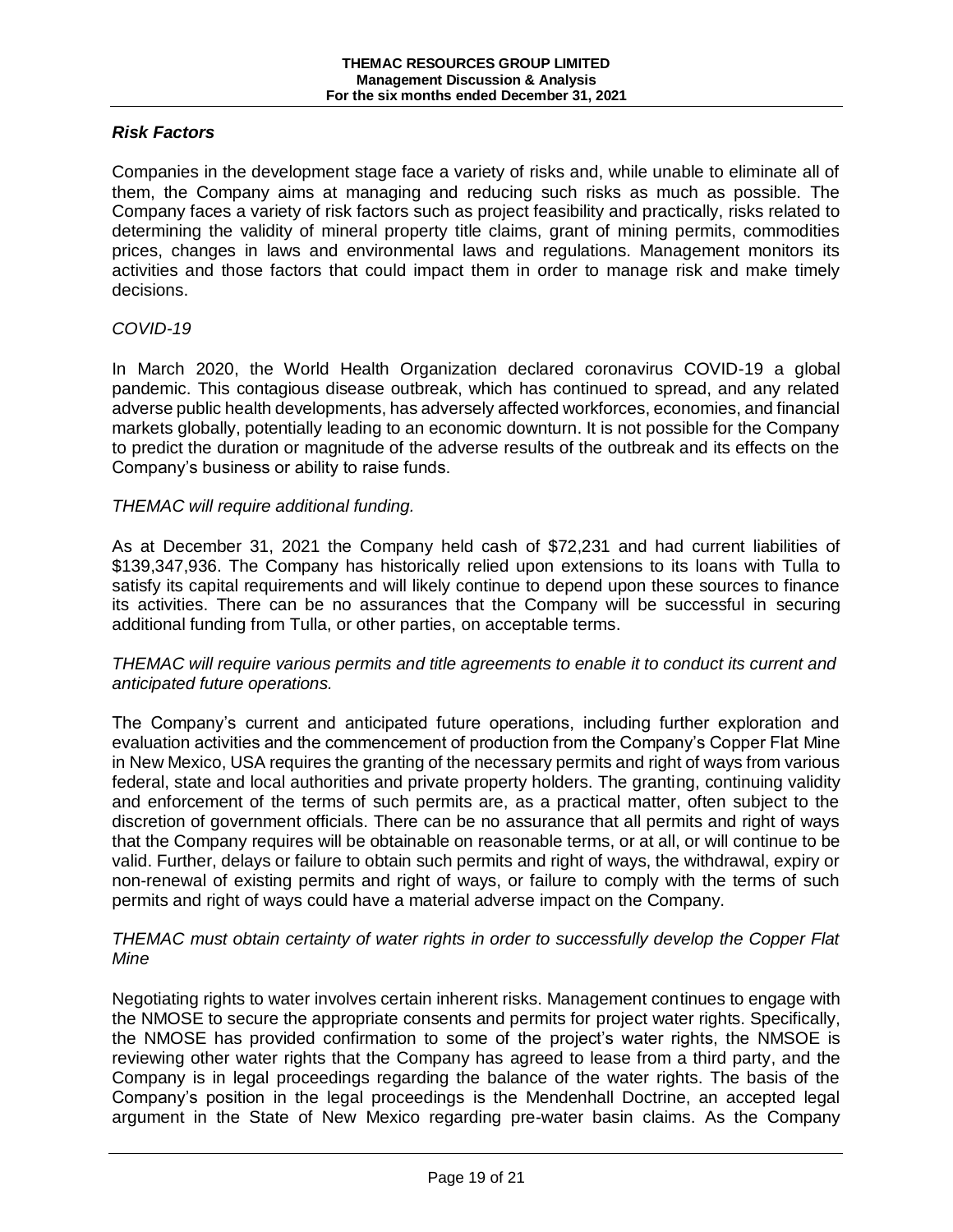progresses in this regard, the appropriate disclosures will be made. Despite the Company's efforts, there can be no guarantee that the Company will be able to secure surface access, water rights, or the other permits necessary to re-start operations at Copper Flat.

# *THEMAC is subject to government regulation*

The Company's mineral exploration is, and any development activities will be, subject to various laws governing exploration, development, production, taxes, labour standards and occupational health, mine safety, environmental protection, toxic substances, land use, water use and other matters. Failure to comply with applicable laws and regulations may result in civil or criminal fines or penalties or enforcement actions, including orders issued by regulatory authorities curtailing the Company's operations or requiring corrective measures, any of which could result in the Company incurring substantial expenditures. No assurance can be given that new rules and regulations will not be enacted or that existing rules and regulations will not be applied in a manner which could limit or curtail exploration or development.

*Exploration, development and mining activities can be hazardous and involve a high degree of risk.*

The Company's operations are subject to all the hazards and risks normally encountered in the exploration, development and production of base metals, including, without limitation, unusual and unexpected geologic formations, seismic activity, rock bursts, pit-wall failures, cave-ins, flooding and other conditions involved in the drilling and removal of material, any of which could result in damage to, or destruction of, mines and other producing facilities, damage to life or property, environmental damage and legal liability. Milling operations, if any, are subject to various hazards, including, without limitation, equipment failure and failure of retaining dams around tailings disposal areas, which may result in environmental pollution and legal liability.

# *THEMAC may be adversely affected by fluctuations in commodity prices.*

The value and price of the Company's common shares, the Company's financial results, and exploration, development and mining activities of the Company, if any, may be significantly adversely affected by declines in the price of copper and other key commodities. Mineral prices fluctuate widely and are affected by numerous factors beyond the Company's control such as interest rates, exchange rates, inflation or deflation, global and regional supply and demand, and the political and economic conditions of mineral producing countries throughout the world.

# *THEMAC may be subject to changes in federal government royalty rates.*

Recent activity of the 117th U.S. Congress may amend mining laws to impose royalties on U.S. hardrock mining; this would reduce revenues to the Company.

# **Market volatility during the current reporting period**

The capital markets around the world are subject to significant volatility, which could affect the Company's ability to secure financing, as well as adversely affect the market price of its common shares.

Given the Company's present situation, while it may affect the trading price of its common shares, it is not expected that this volatility will have an effect on the Company's operations or on its financial statements for the next few months. The Company has depended on financing from its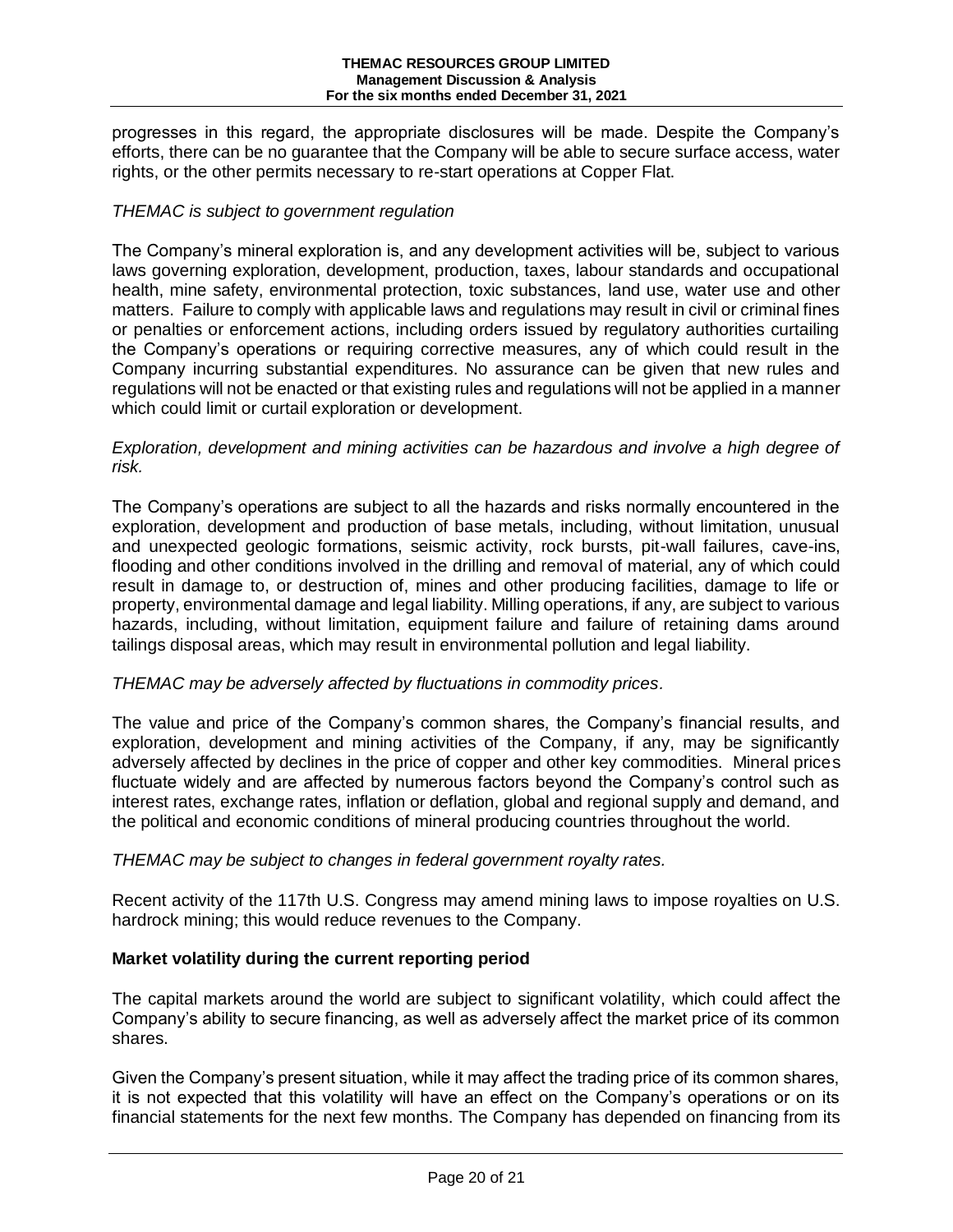majority shareholder in the past, but with the expansion of operations at Copper Flat, it will be more dependent on public markets, in addition to the support from controlling shareholders.

# **Management's responsibility over financial information**

The Company's management is responsible for presentation and preparation of the financial statements and the MD&A. The condensed consolidated interim financial statements have been prepared in accordance with IFRS issued by the International Accounting Standards Board ("IASB") and interpretations of the International Financial Reporting Interpretations Committee ("IFRIC").

The MD&A has been prepared in accordance with the requirements of securities regulators, including National Instrument 51-102 of the Canadian Securities Administrators.

The condensed consolidated interim financial statements and information in the MD&A necessarily include amounts based on informed judgments and estimates of the expected effects of current events and transactions with appropriate consideration to materiality. In addition, in preparing the financial information we must interpret the requirements described above, make determinations as to the relevancy of information to be included, and make estimates and assumptions that affect reported information. The MD&A also includes information regarding the impact of current transactions and events, sources of liquidity and capital resources, operating trends, risks, and uncertainties. Actual results in the future may differ materially from our present assessment of this information because future events and circumstances may not occur as expected.

# **Cautionary note for USA readers**

As a corporation, the Company is subject to certain rules and regulations issued by the British Columbia Securities Commission; the Company is required to provide detailed information regarding its properties including mineralization, drilling, sampling and analysis, on security of samples and mineral reserve estimates. Further, the Company describes any mineral resources associated with its properties utilizing terminology such as "inferred" or "indicated" which are terms recognized by Canadian regulators but not recognized by the United States' Securities and Exchange Commission ("SEC").